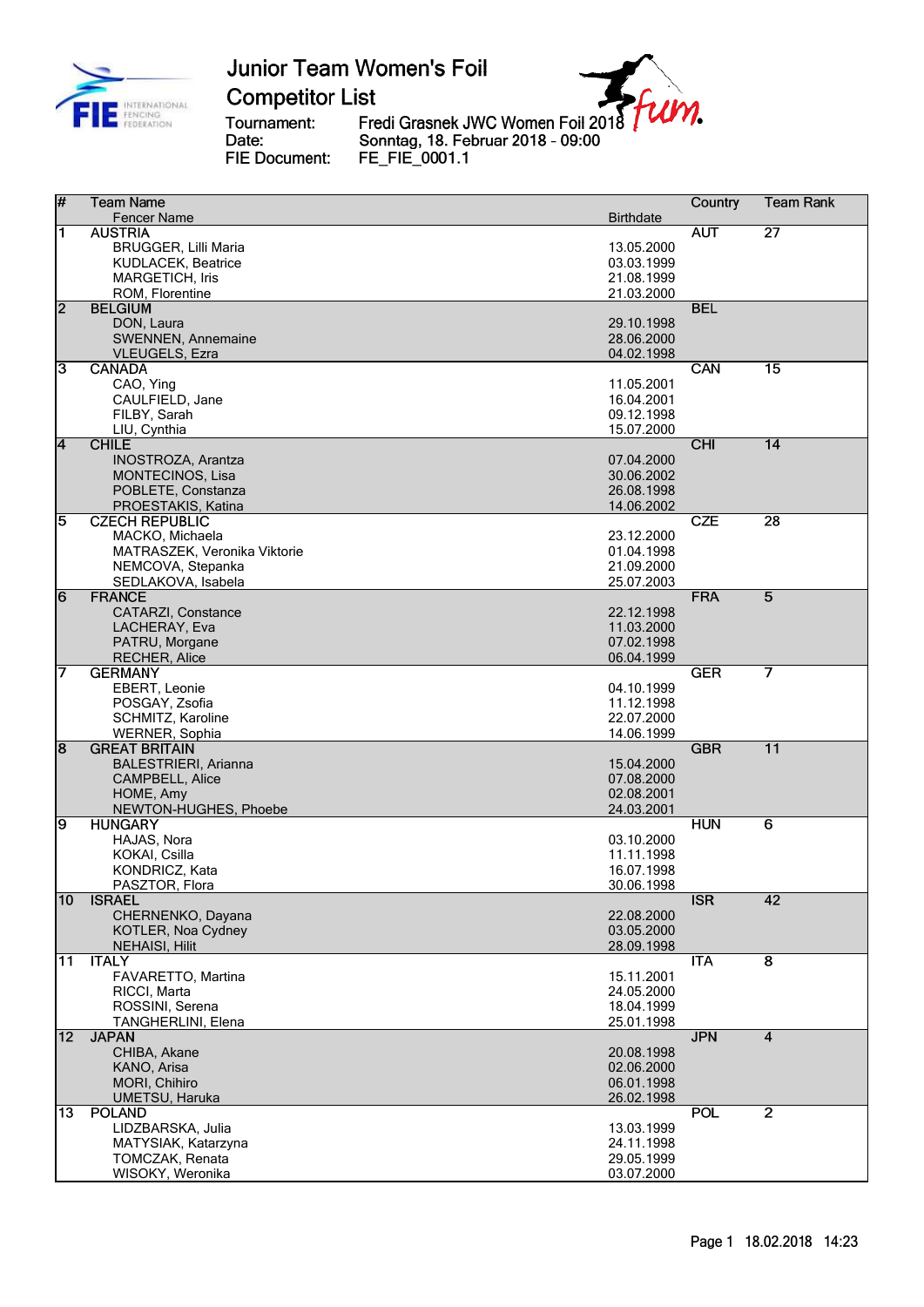Junior Team Women's Foil FE\_FIE\_0001.1 Page 2 18.02.2018 14:23

| #  | Team Name              |                  | Country    | Team Rank |
|----|------------------------|------------------|------------|-----------|
|    | <b>Fencer Name</b>     | <b>Birthdate</b> |            |           |
| 14 | <b>RUSSIA</b>          |                  | <b>RUS</b> |           |
|    | MARTYANOVA, Marta      | 01.12.1998       |            |           |
|    | RASSOLOVA, Valeriya    | 20.06.2002       |            |           |
|    | SUNDUCHKOVA, Alexandra | 02.08.2000       |            |           |
|    | YUSOVA, Victoria       | 08.09.1998       |            |           |
| 15 | <b>UKRAINE</b>         |                  | UKR        | 10        |
|    | BUDENKO, Kateryna      | 04.02.2002       |            |           |
|    | BUDENKO, Oleksandra    | 02.11.2000       |            |           |
|    | POLOZIUK, Alina        | 05.05.2002       |            |           |
|    | TARANENKO, Anna        | 27.12.2000       |            |           |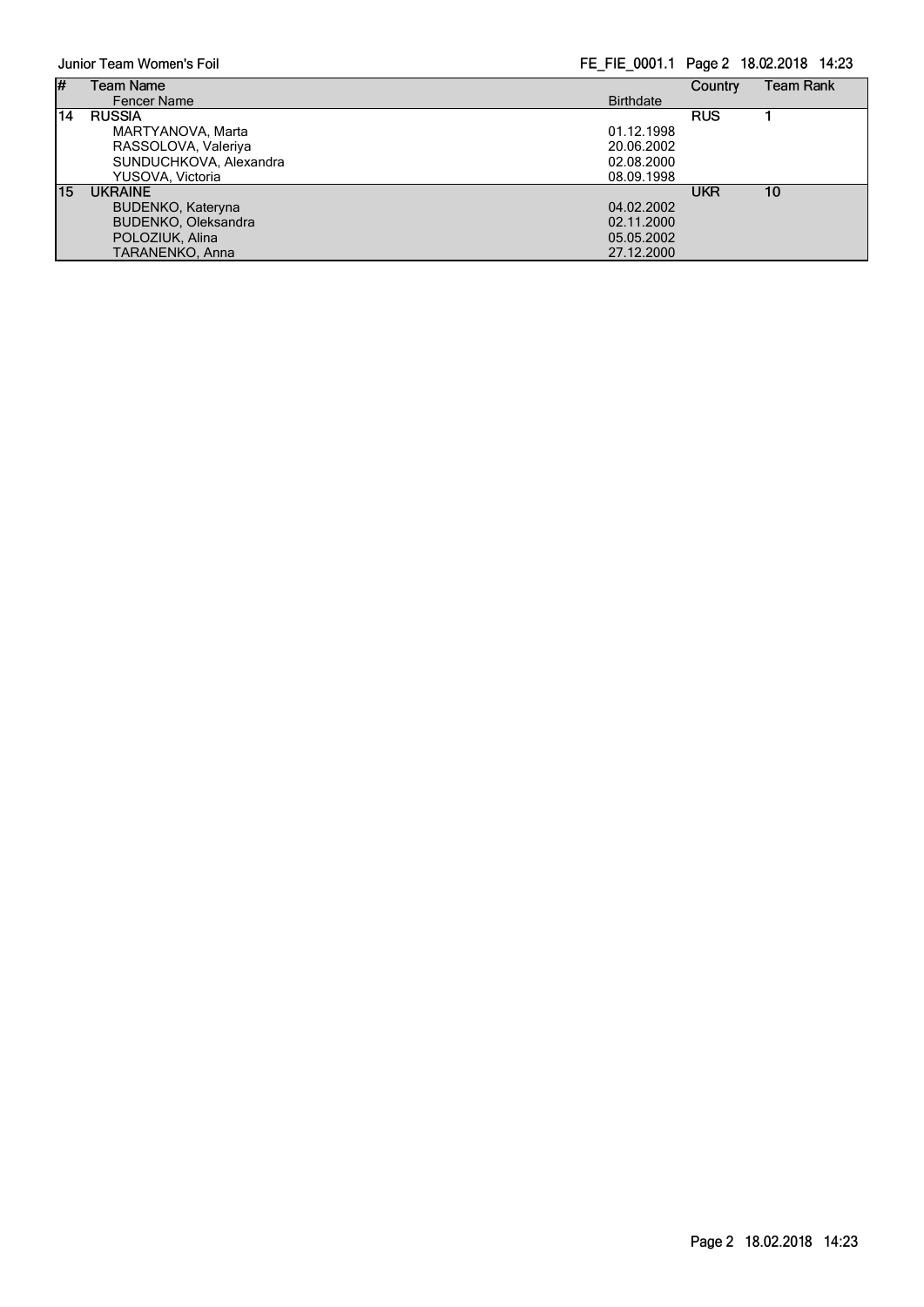| Fredi Grasnek JWC Women Foil 2018 |                                                                                                    |  |  |  |  |  |
|-----------------------------------|----------------------------------------------------------------------------------------------------|--|--|--|--|--|
| Moedling                          |                                                                                                    |  |  |  |  |  |
| Sonntag, 18. Februar 2018         |                                                                                                    |  |  |  |  |  |
|                                   | <b>Junior Team Women's Foil</b>                                                                    |  |  |  |  |  |
| Total # of competitors: 15        |                                                                                                    |  |  |  |  |  |
| Round 1                           | Seeds 1-4 are fixed, Seeds 5-14 randomized in pairs<br>DE table with all places fenced-off from 16 |  |  |  |  |  |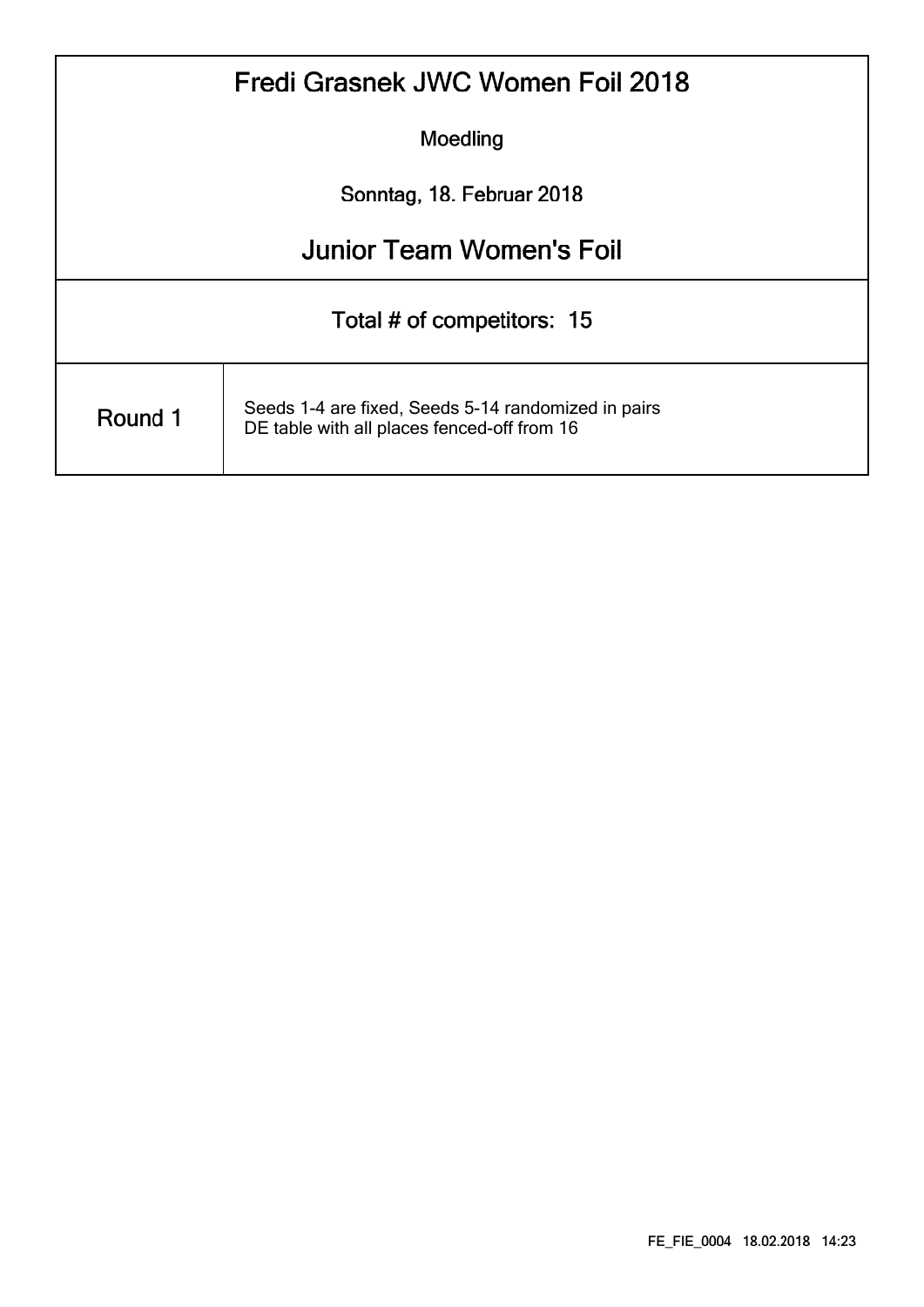

Junior Team Women's Foil<br>Seeding for Round #1 - DE (All Places Ferrer 1941)

Tournament:<br>Date: FIE Document:

Fredi Grasnek JWC Women Foil 2018<br>Sonntag, 18. Februar 2018 - 09:00<br>FE\_FIE\_0001.2

| Seed            | <b>Team Name</b>      | Country    | <b>Team Rank</b> | Notes |
|-----------------|-----------------------|------------|------------------|-------|
|                 | <b>RUSSIA</b>         | <b>RUS</b> |                  |       |
| 2               | POLAND                | POL        | $\Omega$         |       |
| 3               | <b>JAPAN</b>          | <b>JPN</b> | 14               |       |
| 14              | FRANCE                | <b>FRA</b> | 15               |       |
| 5               | <b>HUNGARY</b>        | <b>HUN</b> | 6                |       |
| $\overline{6}$  | <b>GERMANY</b>        | <b>GER</b> |                  |       |
| 7               | <b>ITALY</b>          | <b>ITA</b> | 8                |       |
| $\overline{8}$  | <b>UKRAINE</b>        | <b>UKR</b> | $\overline{10}$  |       |
| 9               | <b>GREAT BRITAIN</b>  | <b>GBR</b> | 11               |       |
| 10              | <b>CHILE</b>          | <b>CHI</b> | $\overline{14}$  |       |
| $\overline{11}$ | <b>CANADA</b>         | <b>CAN</b> | 15               |       |
| $\overline{12}$ | <b>AUSTRIA</b>        | <b>AUT</b> | $\overline{27}$  |       |
| $\overline{13}$ | <b>CZECH REPUBLIC</b> | <b>CZE</b> | 28               |       |
| 14              | <b>ISRAEL</b>         | <b>ISR</b> | 42               |       |
| 15              | BELGIUM               | <b>BEL</b> |                  |       |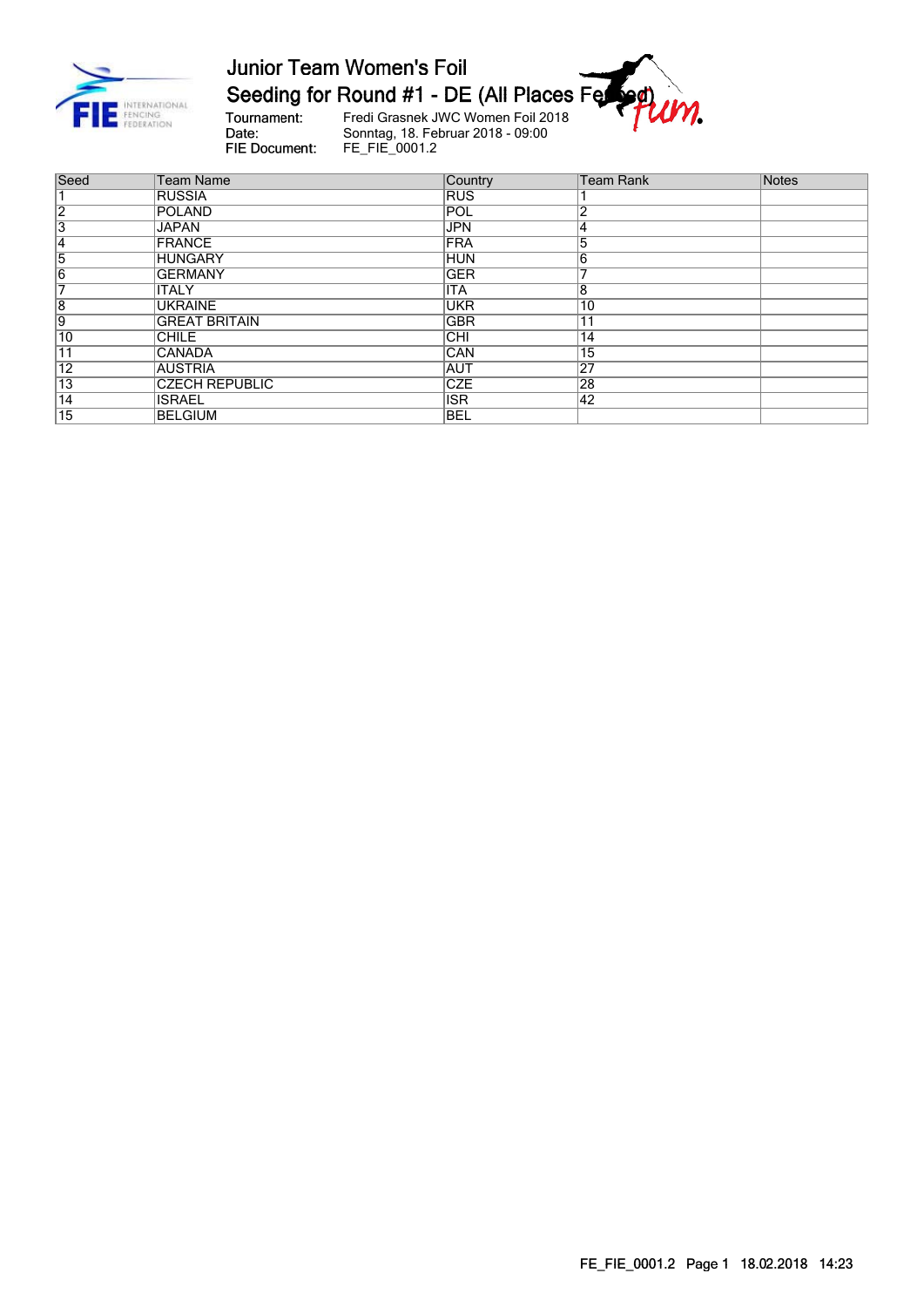#### Junior Team Women's Foil - Round #1 - DE (All Places Fenced) (All tables)



| (8) RUSSIA  |                                                           |                                                   |
|-------------|-----------------------------------------------------------|---------------------------------------------------|
| <b>RUS</b>  | (5) RUSSIA                                                |                                                   |
| (5) CANADA  | 145 - 40                                                  |                                                   |
| CAN         | Ref: AWADA, Karim (FRA)<br>Ref: BRIGOLA, Peter (AUT)      | (5) RUSSIA                                        |
| (6) JAPAN   |                                                           | 145 - 28                                          |
| <b>JPN</b>  | (6) JAPAN                                                 | Ref: SPEH, KLEMEN (SLO)<br>Ref: ALY, Sherif (EGY) |
| (7) UKRAINE | 136 - 33                                                  |                                                   |
| <b>UKR</b>  | Ref: SZELEI, Istvan (HUN)<br>Ref: HAZELWOOD, Daniel (GBR) |                                                   |

#### Table of 2 (Pl. 7-8)

| (8) CANADA  |                                                          |
|-------------|----------------------------------------------------------|
| CAN         | (7) CANADA                                               |
| (7) UKRAINE | 142 - 29                                                 |
| UKR         | Ref: SZELEI, Istvan (HUN)<br>Ref: BARDENHAGEN, Tim (GER) |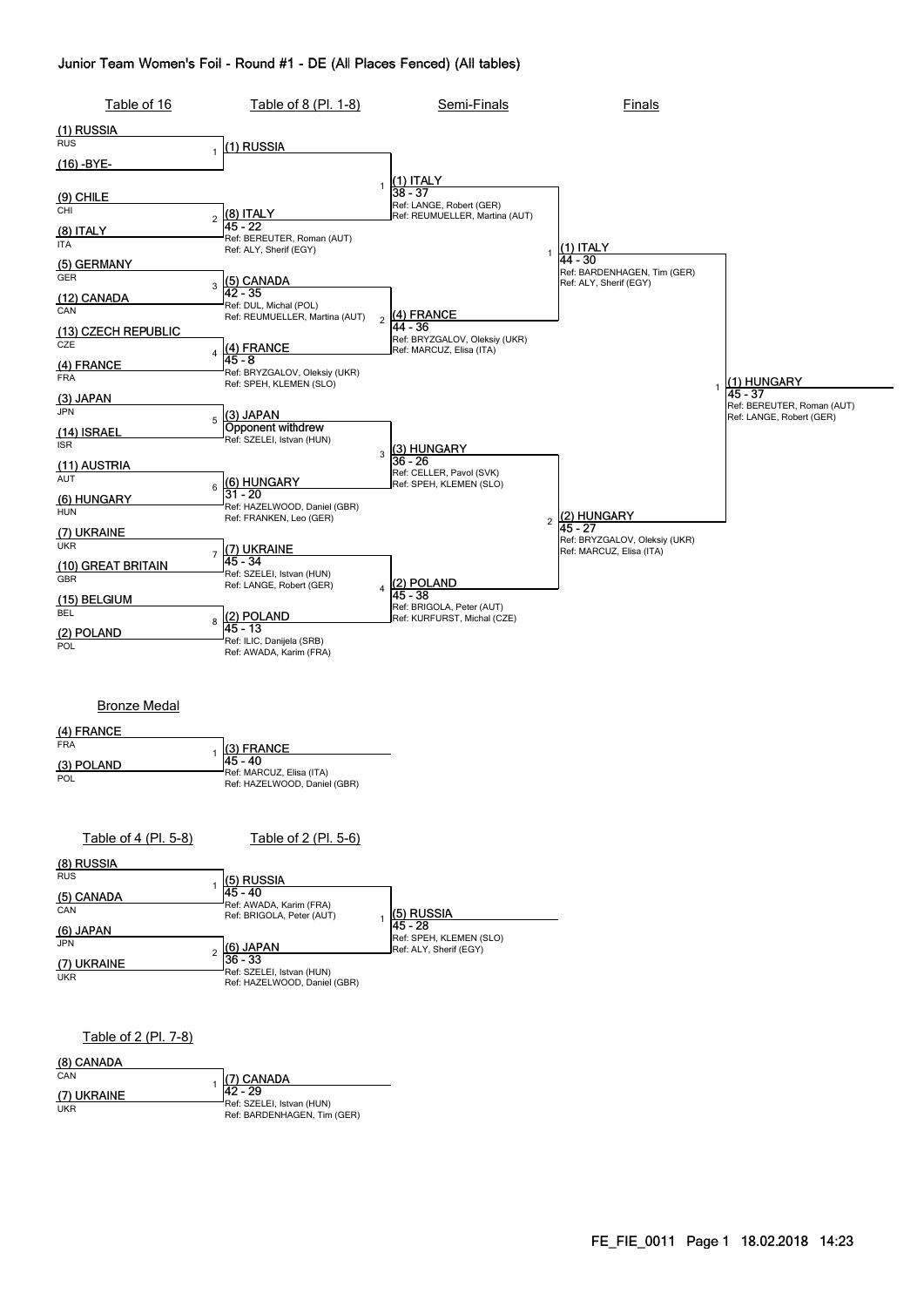#### Junior Team Women's Foil - Round #1 - DE (All Places Fenced) (All tables)

| Table of 8 (Pl. 9-16)                                                                                                                                                                                | Table of 4 (Pl. 9-12)                                                                                                                                                                                                                             | Table of 2 (Pl. 9-10)                                                                                                                                                                                           |                                                                                   |
|------------------------------------------------------------------------------------------------------------------------------------------------------------------------------------------------------|---------------------------------------------------------------------------------------------------------------------------------------------------------------------------------------------------------------------------------------------------|-----------------------------------------------------------------------------------------------------------------------------------------------------------------------------------------------------------------|-----------------------------------------------------------------------------------|
| (16) -BYE-                                                                                                                                                                                           |                                                                                                                                                                                                                                                   |                                                                                                                                                                                                                 |                                                                                   |
| <u>(9) CHILE</u><br>CHI<br>(12) GERMANY<br><b>GER</b><br>(13) CZECH REPUBLIC<br>CZE<br>$(14) - BYE-$<br>(11) AUSTRIA<br><b>AUT</b><br><u>(10) GREAT BRITAIN</u><br>GBR<br>(15) BELGIUM<br><b>BEL</b> | (9) CHILE<br>$\mathbf{1}$<br>12) GERMANY<br>$\overline{c}$<br>45 - 33<br>Ref: AWADA, Karim (FRA)<br>Ref: BEREUTER, Roman (AUT)<br>[11) AUSTRIA<br>3<br>(10) GREAT BRITAIN<br>4<br>45 - 18<br>Ref: KULAEV, Dmitriy (RUS)<br>Ref: ALY, Sherif (EGY) | <u>(9) GERMANY</u><br>1<br>45 - 33<br>Ref: KULAEV, Dmitriy (RUS)<br>Ref: CELLER, Pavol (SVK)<br>1<br><u>(10) AUSTRIA</u><br>$\overline{c}$<br>45 - 32<br>Ref: KURFURST, Michal (CZE)<br>Ref: SPEH, KLEMEN (SLO) | (9) GERMANY<br>$44 - 39$<br>Ref: DUL, Michal (POL)<br>Ref: KURFURST, Michal (CZE) |
| Table of 2 (Pl. 11-12)<br>(12) CHILE<br>CHI<br>(11) GREAT BRITAIN<br><b>GBR</b>                                                                                                                      | (11) CHILE<br>$45 - 35$<br>Ref: FRANKEN, Leo (GER)<br>Ref: REUMUELLER, Martina (AUT)                                                                                                                                                              |                                                                                                                                                                                                                 |                                                                                   |
| Table of 4 (Pl. 13-16)<br>(16) -BYE-<br>(13) CZECH REPUBLIC<br>CZE<br>(14) -BYE-<br>(15) BELGIUM<br><b>BEL</b>                                                                                       | Table of 2 (Pl. 13-14)<br>13) CZECH REPUBLIC<br>1<br>(14) BELGIUM<br>$\overline{2}$                                                                                                                                                               | (13) CZECH REPUBLIC<br>1<br>45 - 22<br>Ref: DUL, Michal (POL)<br>Ref: ILIC, Danijela (SRB)                                                                                                                      |                                                                                   |
| Table of 2 (Pl. 15-16)<br>(16) -BYE-<br><u>(15) -BYE-</u>                                                                                                                                            | 15) -BYE-<br>1                                                                                                                                                                                                                                    |                                                                                                                                                                                                                 |                                                                                   |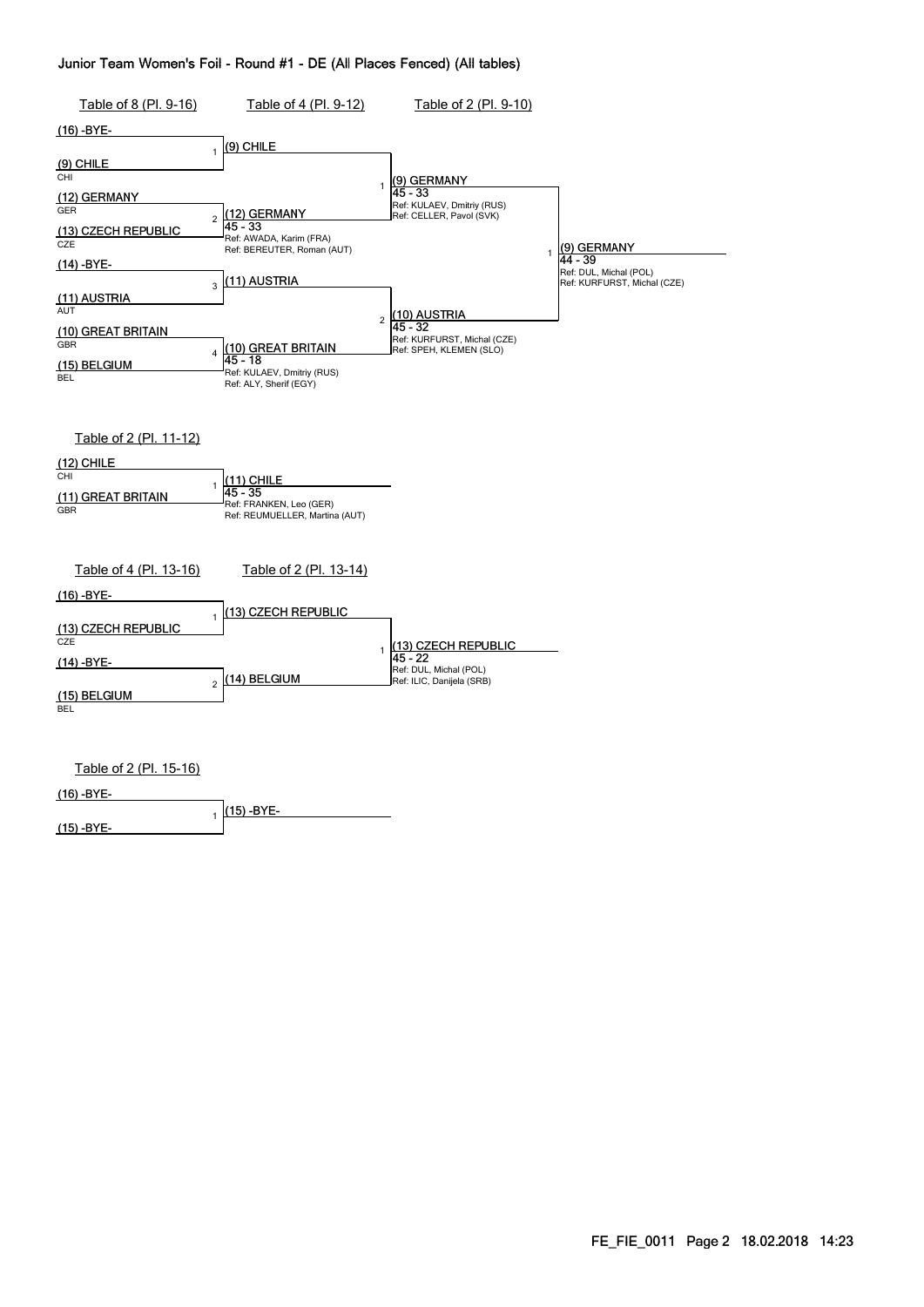

**Team Match Summary** 

Tournament: Date:

Fredi Grasnek JWC Women Foil 2018 Sonntag, 18. Februar 2018 - 09:00



### Table of 16, bout #2 of 8

|                | <b>ITALY</b>       |           |                 |                 | <b>CHILE</b> |                    |   |  |
|----------------|--------------------|-----------|-----------------|-----------------|--------------|--------------------|---|--|
| #              | Fencer             | <b>TS</b> | <b>Score</b>    | Score           | <b>TS</b>    | Fencer             | # |  |
| 3              | TANGHERLINI, Elena | 5         | 5               | 3               | 3            | INOSTROZA, Arantza | 6 |  |
| 1              | RICCI, Marta       | 5         | 10              | 3               | 0            | PROESTAKIS, Katina | 5 |  |
| 2              | FAVARETTO, Martina | 5         | 15              | 5               | 2            | POBLETE, Constanza | 4 |  |
|                | RICCI, Marta       | 5         | 20              | 8               | 3            | INOSTROZA, Arantza | 6 |  |
| 3              | TANGHERLINI, Elena | 5         | 25              | 10              | 2            | POBLETE, Constanza | 4 |  |
| 2              | FAVARETTO, Martina | 5         | 30              | 14              | 4            | PROESTAKIS, Katina | 5 |  |
|                | RICCI, Marta       | 5         | 35              | 14              | $\mathbf{0}$ | POBLETE, Constanza | 4 |  |
| $\overline{2}$ | FAVARETTO, Martina | 5         | 40              | 15              |              | INOSTROZA, Arantza | 6 |  |
| 3              | TANGHERLINI, Elena | 5         | 45              | 22              |              | PROESTAKIS, Katina | 5 |  |
|                |                    |           | V <sub>45</sub> | D <sub>22</sub> |              |                    |   |  |

Referee: BEREUTER, Roman (AUT) Referee: ALY, Sherif (EGY)

#### Table of 16, bout #3 of 8

| <b>CANADA</b>  |                 |           |                 | <b>GERMANY</b> |           |                       |                |
|----------------|-----------------|-----------|-----------------|----------------|-----------|-----------------------|----------------|
| $\pmb{\#}$     | Fencer          | <b>TS</b> | Score           | <b>Score</b>   | <b>TS</b> | l Fencer              | #              |
| 3              | CAULFIELD, Jane | 5         | 5               | 2              | 2         | WERNER, Sophia        | 6              |
|                | LIU, Cynthia    | 2         | 7               | 7              | 5         | EBERT, Leonie         | 5              |
| $\overline{2}$ | FILBY, Sarah    | 4         | 11              | 10             | 3         | POSGAY, Zsofia        | 4              |
|                | LIU, Cynthia    | 3         | 14              | 16             | 6         | <b>WERNER, Sophia</b> | 6              |
| 3              | CAULFIELD, Jane | 2         | 16              | 20             | 4         | POSGAY, Zsofia        | 4              |
| $\overline{2}$ | FILBY, Sarah    | 6         | 22              | 23             | 3         | EBERT, Leonie         | 5              |
|                | LIU, Cynthia    | 5         | 27              | 25             | 2         | POSGAY, Zsofia        | $\overline{4}$ |
| $\overline{2}$ | FILBY, Sarah    | 7         | 34              | 32             | 7         | WERNER, Sophia        | 6              |
| 3              | CAULFIELD, Jane | 8         | 42              | 35             | 3         | EBERT, Leonie         | 5              |
|                |                 |           | V <sub>42</sub> | D35            |           |                       |                |

Referee: DUL, Michal (POL) Referee: REUMUELLER, Martina (AUT)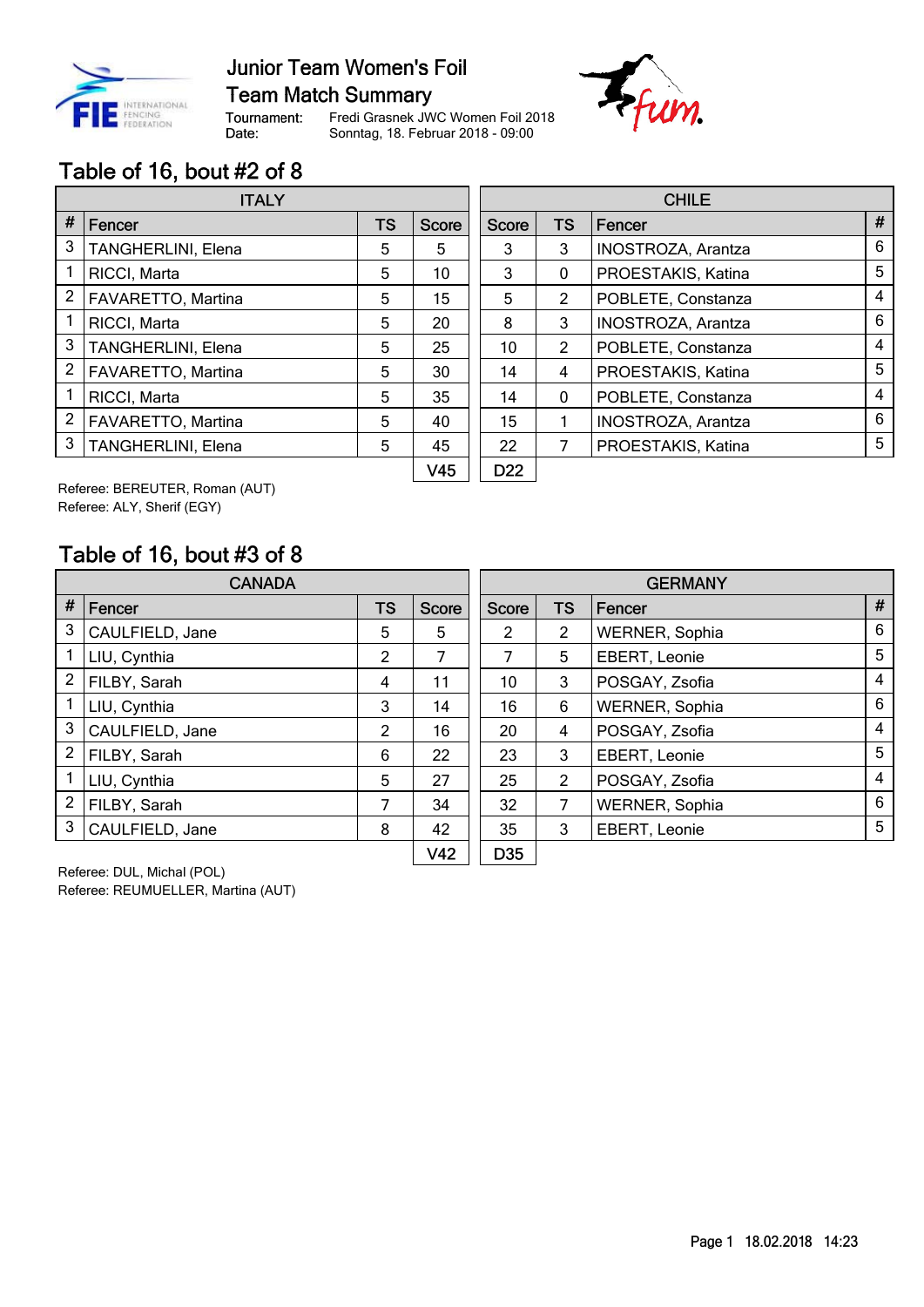#### Table of 16, bout #4 of 8

|                | <b>FRANCE</b>        |    |              |              |                | <b>CZECH REPUBLIC</b>        |   |
|----------------|----------------------|----|--------------|--------------|----------------|------------------------------|---|
| #              | Fencer               | TS | <b>Score</b> | <b>Score</b> | <b>TS</b>      | Fencer                       | Ħ |
| 3              | LACHERAY, Eva        | 5  | 5            |              |                | MACKO, Michaela              | 6 |
|                | CATARZI, Constance   | 5  | 10           |              | $\mathbf{0}$   | NEMCOVA, Stepanka            | 5 |
| 2              | <b>RECHER, Alice</b> | 5  | 15           | 3            | $\overline{2}$ | MATRASZEK, Veronika Viktorie | 4 |
|                | CATARZI, Constance   | 5  | 20           | 6            | 3              | MACKO, Michaela              | 6 |
| 3              | LACHERAY, Eva        | 5  | 25           | 6            | $\mathbf{0}$   | MATRASZEK, Veronika Viktorie | 4 |
| $\overline{2}$ | <b>RECHER, Alice</b> | 5  | 30           | 6            | $\mathbf{0}$   | NEMCOVA, Stepanka            | 5 |
|                | CATARZI, Constance   | 5  | 35           |              |                | MATRASZEK, Veronika Viktorie | 4 |
| $\mathcal{P}$  | <b>RECHER, Alice</b> | 5  | 40           | 8            |                | MACKO, Michaela              | 6 |
| 3              | LACHERAY, Eva        | 5  | 45           | 8            | $\Omega$       | NEMCOVA, Stepanka            | 5 |
|                |                      |    | $\sqrt{45}$  | no.          |                |                              |   |

|              | <b>CZECH REPUBLIC</b> |           |                              |   |  |  |
|--------------|-----------------------|-----------|------------------------------|---|--|--|
| <b>Score</b> | <b>Score</b>          | <b>TS</b> | Fencer                       | # |  |  |
| 5            |                       |           | MACKO, Michaela              | 6 |  |  |
| 10           |                       | 0         | NEMCOVA, Stepanka            | 5 |  |  |
| 15           | 3                     | 2         | MATRASZEK, Veronika Viktorie | 4 |  |  |
| 20           | 6                     | 3         | MACKO, Michaela              | 6 |  |  |
| 25           | 6                     | O         | MATRASZEK, Veronika Viktorie | 4 |  |  |
| 30           | 6                     | 0         | NEMCOVA, Stepanka            | 5 |  |  |
| 35           | 7                     |           | MATRASZEK, Veronika Viktorie | 4 |  |  |
| 40           | 8                     |           | MACKO, Michaela              | 6 |  |  |
| 45           | 8                     | 0         | NEMCOVA, Stepanka            | 5 |  |  |
| V45          | D8                    |           |                              |   |  |  |

Referee: BRYZGALOV, Oleksiy (UKR) Referee: SPEH, KLEMEN (SLO)

### Table of 16, bout #6 of 8

|      | <b>HUNGARY</b> |           |                 |                 | <b>AUSTRIA</b> |                             |                |
|------|----------------|-----------|-----------------|-----------------|----------------|-----------------------------|----------------|
| $\#$ | Fencer         | <b>TS</b> | <b>Score</b>    | <b>Score</b>    | <b>TS</b>      | Fencer                      | #              |
| 6    | KONDRICZ, Kata | 5         | 5               | 2               | $\overline{2}$ | <b>BRUGGER, Lilli Maria</b> | 3              |
| 5    | PASZTOR, Flora | 5         | 10              | 3               |                | <b>MARGETICH, Iris</b>      |                |
| 4    | KOKAI, Csilla  | 5         | 15              | 5               | $\overline{2}$ | <b>KUDLACEK, Beatrice</b>   | $\overline{2}$ |
| 6    | KONDRICZ, Kata | 5         | 20              | 7               | 2              | <b>MARGETICH, Iris</b>      |                |
| 4    | KOKAI, Csilla  | 4         | 24              | 10              | 3              | <b>BRUGGER, Lilli Maria</b> | 3              |
| 5    | PASZTOR, Flora | 0         | 24              | 13              | 3              | <b>KUDLACEK, Beatrice</b>   | $\overline{2}$ |
| 4    | KOKAI, Csilla  | 0         | 24              | 14              |                | <b>MARGETICH, Iris</b>      |                |
| 6    | KONDRICZ, Kata | 3         | 27              | 17              | 3              | <b>KUDLACEK, Beatrice</b>   | $\mathcal{P}$  |
| 5    | PASZTOR, Flora | 4         | 31              | 20              | 3              | BRUGGER, Lilli Maria        | 3              |
|      |                |           | V <sub>31</sub> | D <sub>20</sub> |                |                             |                |

Referee: HAZELWOOD, Daniel (GBR) Referee: FRANKEN, Leo (GER)

#### Table of 16, bout #7 of 8

|   | <b>GREAT BRITAIN</b>        |    |              | <b>UKRAINE</b>  |    |                          |                |
|---|-----------------------------|----|--------------|-----------------|----|--------------------------|----------------|
| # | Fencer                      | TS | <b>Score</b> | <b>Score</b>    | TS | Fencer                   | #              |
| 6 | NEWTON-HUGHES, Phoebe       | 3  | 3            | 2               | 2  | <b>BUDENKO, Kateryna</b> | 3              |
| 5 | <b>BALESTRIERI, Arianna</b> | 4  | 7            | 5               | 3  | BUDENKO, Oleksandra      |                |
| 4 | CAMPBELL, Alice             | 3  | 10           | 12              | 7  | TARANENKO, Anna          | $\overline{2}$ |
| 6 | NEWTON-HUGHES, Phoebe       | 2  | 12           | 16              | 4  | BUDENKO, Oleksandra      |                |
| 4 | CAMPBELL, Alice             | 3  | 15           | 22              | 6  | BUDENKO, Kateryna        | 3              |
| 5 | <b>BALESTRIERI, Arianna</b> | 2  | 17           | 26              | 4  | TARANENKO, Anna          | $\mathcal{P}$  |
| 4 | <b>CAMPBELL, Alice</b>      | 7  | 24           | 30              | 4  | BUDENKO, Oleksandra      |                |
| 6 | NEWTON-HUGHES, Phoebe       | 4  | 28           | 36              | 6  | TARANENKO, Anna          | $\mathcal{P}$  |
| 5 | <b>BALESTRIERI, Arianna</b> | 6  | 34           | 45              | 9  | BUDENKO, Kateryna        | 3              |
|   |                             |    | D34          | V <sub>45</sub> |    |                          |                |

Referee: SZELEI, Istvan (HUN) Referee: LANGE, Robert (GER)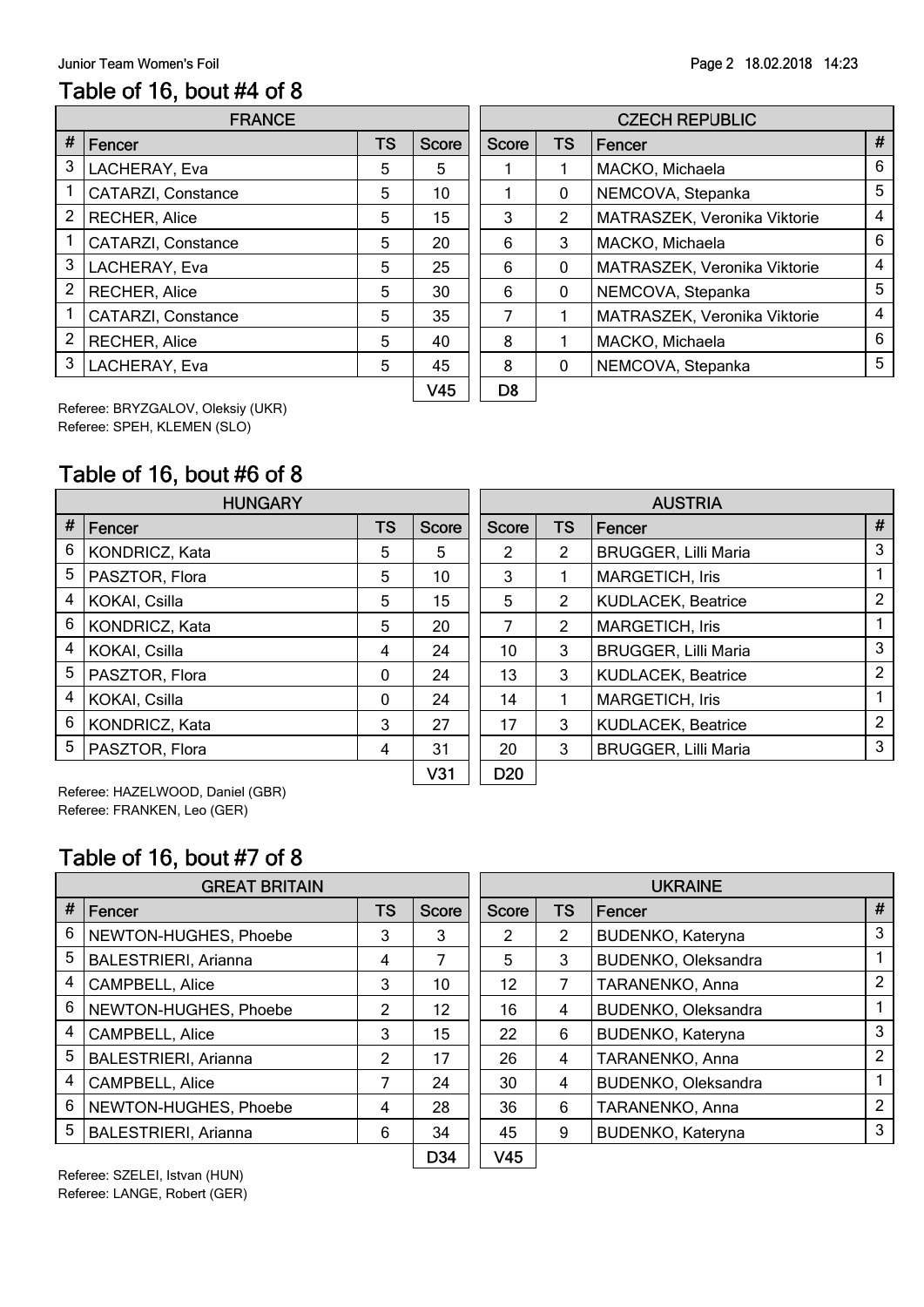#### Page 3 18.02.2018 14:23

#### Table of 16, bout #8 of 8

|      | <b>POLAND</b>       |           |              | <b>BELGIUM</b> |                |                           |   |  |
|------|---------------------|-----------|--------------|----------------|----------------|---------------------------|---|--|
| $\#$ | Fencer              | <b>TS</b> | <b>Score</b> | <b>Score</b>   | <b>TS</b>      | Fencer                    | Ħ |  |
| 6    | MATYSIAK, Katarzyna | 5         | 5            | $\Omega$       | 0              | SWENNEN, Annemaine        | 3 |  |
| 5    | TOMCZAK, Renata     | 5         | 10           | 3              | 3              | DON, Laura                |   |  |
| 4    | WISOKY, Weronika    | 5         | 15           | 5              | $\overline{2}$ | VLEUGELS, Ezra            | 2 |  |
| 6    | MATYSIAK, Katarzyna | 5         | 20           | 6              |                | DON, Laura                |   |  |
| 4    | WISOKY, Weronika    | 5         | 25           | 6              | $\mathbf{0}$   | SWENNEN, Annemaine        | 3 |  |
| 5    | TOMCZAK, Renata     | 5         | 30           | 6              | $\mathbf{0}$   | <b>VLEUGELS, Ezra</b>     | 2 |  |
| 4    | WISOKY, Weronika    | 5         | 35           | 8              | $\overline{2}$ | DON, Laura                |   |  |
| 6    | MATYSIAK, Katarzyna | 5         | 40           | 10             | $\overline{2}$ | VLEUGELS, Ezra            | 2 |  |
| 5    | TOMCZAK, Renata     | 5         | 45           | 13             | 3              | <b>SWENNEN, Annemaine</b> | 3 |  |
|      |                     |           | 111F         | <b>D</b>       |                |                           |   |  |

|              |                 |           | <b>BELGIUM</b>        |   |
|--------------|-----------------|-----------|-----------------------|---|
| <b>Score</b> | <b>Score</b>    | <b>TS</b> | Fencer                | # |
| 5            | 0               | 0         | SWENNEN, Annemaine    | 3 |
| 10           | 3               | 3         | DON, Laura            |   |
| 15           | 5               | 2         | VLEUGELS, Ezra        | 2 |
| 20           | 6               |           | DON, Laura            |   |
| 25           | 6               | 0         | SWENNEN, Annemaine    | 3 |
| 30           | 6               | 0         | VLEUGELS, Ezra        | 2 |
| 35           | 8               | 2         | DON, Laura            | 1 |
| 40           | 10              | 2         | <b>VLEUGELS, Ezra</b> | 2 |
| 45           | 13              | 3         | SWENNEN, Annemaine    | 3 |
| V45          | D <sub>13</sub> |           |                       |   |

Referee: ILIC, Danijela (SRB) Referee: AWADA, Karim (FRA)

# Table of 8 (Pl. 1-8), bout #1 of 4

|                | <b>ITALY</b>              |           |              | <b>RUSSIA</b> |                |                        |                |  |
|----------------|---------------------------|-----------|--------------|---------------|----------------|------------------------|----------------|--|
| #              | <b>Fencer</b>             | <b>TS</b> | <b>Score</b> | <b>Score</b>  | <b>TS</b>      | Fencer                 | #              |  |
| 6              | TANGHERLINI, Elena        | 2         | 2            | 5             | 5              | MARTYANOVA, Marta      | 3              |  |
| 5              | ROSSINI, Serena           | 5         | 7            | 8             | 3              | SUNDUCHKOVA, Alexandra |                |  |
| 4              | <b>FAVARETTO, Martina</b> | 5         | 12           | 10            | $\overline{2}$ | YUSOVA, Victoria       | 2              |  |
| 6              | TANGHERLINI, Elena        | 8         | 20           | 14            | 4              | SUNDUCHKOVA, Alexandra |                |  |
| 4              | FAVARETTO, Martina        | 5         | 25           | 15            |                | MARTYANOVA, Marta      | 3              |  |
| 5              | ROSSINI, Serena           | 4         | 29           | 21            | 6              | YUSOVA, Victoria       | $\overline{2}$ |  |
| 4              | FAVARETTO, Martina        | 5         | 34           | 30            | 9              | SUNDUCHKOVA, Alexandra |                |  |
| 6              | TANGHERLINI, Elena        | 2         | 36           | 34            | 4              | YUSOVA, Victoria       | $\overline{2}$ |  |
| 5 <sup>5</sup> | ROSSINI, Serena           | 2         | 38           | 37            | 3              | MARTYANOVA, Marta      | 3              |  |
|                |                           |           | V38          | D37           |                |                        |                |  |

Referee: LANGE, Robert (GER) Referee: REUMUELLER, Martina (AUT)

#### Table of 8 (Pl. 1-8), bout #2 of 4

|   | <b>FRANCE</b>        |           |       |              |                | <b>CANADA</b>   |   |  |  |  |
|---|----------------------|-----------|-------|--------------|----------------|-----------------|---|--|--|--|
| # | Fencer               | <b>TS</b> | Score | <b>Score</b> | <b>TS</b>      | Fencer          | # |  |  |  |
| 6 | <b>RECHER, Alice</b> | 4         | 4     | 5            | 5              | CAULFIELD, Jane | 3 |  |  |  |
| 5 | LACHERAY, Eva        | 6         | 10    | 6            |                | LIU, Cynthia    |   |  |  |  |
| 4 | CATARZI, Constance   | 0         | 10    | 10           | 4              | FILBY, Sarah    | 2 |  |  |  |
| 6 | <b>RECHER, Alice</b> | 8         | 18    | 19           | 9              | LIU, Cynthia    |   |  |  |  |
| 4 | CATARZI, Constance   | 5         | 23    | 21           | $\overline{2}$ | CAULFIELD, Jane | 3 |  |  |  |
| 5 | LACHERAY, Eva        | 4         | 27    | 24           | 3              | FILBY, Sarah    | 2 |  |  |  |
| 4 | CATARZI, Constance   | 7         | 34    | 24           | 0              | LIU, Cynthia    |   |  |  |  |
| 6 | <b>RECHER, Alice</b> | 4         | 38    | 32           | 8              | FILBY, Sarah    | 2 |  |  |  |
| 5 | LACHERAY, Eva        | 6         | 44    | 36           | 4              | CAULFIELD, Jane | 3 |  |  |  |
|   |                      |           |       |              |                |                 |   |  |  |  |

Referee: BRYZGALOV, Oleksiy (UKR) Referee: MARCUZ, Elisa (ITA)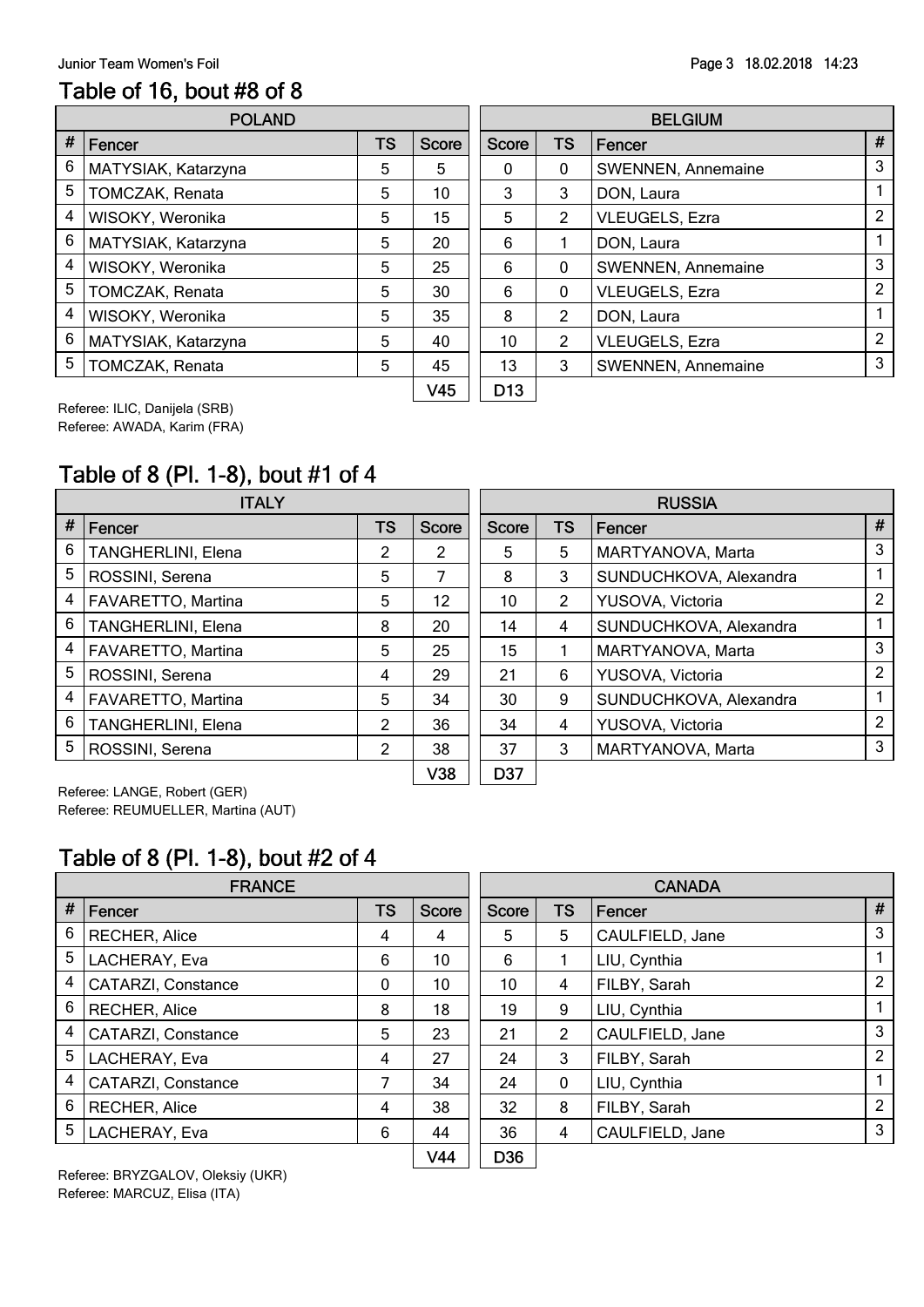#### Table of 8 (Pl. 1-8), bout #3 of 4

|   | <b>HUNGARY</b> |                |                  | <b>JAPAN</b> |                |                |   |  |
|---|----------------|----------------|------------------|--------------|----------------|----------------|---|--|
| # | Fencer         | <b>TS</b>      | <b>Score</b>     | <b>Score</b> | <b>TS</b>      | Fencer         | Ħ |  |
| 6 | KONDRICZ, Kata | 3              | 3                | 4            | 4              | UMETSU, Haruka | 3 |  |
| 5 | PASZTOR, Flora | 7              | 10               | 5            |                | KANO, Arisa    |   |  |
| 4 | KOKAI, Csilla  | $\overline{2}$ | 12               | 8            | 3              | MORI, Chihiro  | 2 |  |
| 6 | KONDRICZ, Kata | 4              | 16               | 10           | $\overline{2}$ | KANO, Arisa    |   |  |
| 4 | KOKAI, Csilla  | 4              | 20               | 15           | 5              | UMETSU, Haruka | 3 |  |
| 5 | PASZTOR, Flora | 4              | 24               | 19           | 4              | MORI, Chihiro  | 2 |  |
| 4 | KOKAI, Csilla  |                | 25               | 19           | $\mathbf{0}$   | KANO, Arisa    |   |  |
| 6 | KONDRICZ, Kata | 3              | 28               | 22           | 3              | MORI, Chihiro  | 2 |  |
| 5 | PASZTOR, Flora | 8              | 36               | 26           | 4              | UMETSU, Haruka | 3 |  |
|   |                |                | 100 <sub>0</sub> | <b>DOO</b>   |                |                |   |  |

|              |                 |           | <b>JAPAN</b>   |   |
|--------------|-----------------|-----------|----------------|---|
| <b>Score</b> | <b>Score</b>    | <b>TS</b> | Fencer         | # |
| 3            | 4               | 4         | UMETSU, Haruka | 3 |
| 10           | 5               |           | KANO, Arisa    | 1 |
| 12           | 8               | 3         | MORI, Chihiro  | 2 |
| 16           | 10              | 2         | KANO, Arisa    | 1 |
| 20           | 15              | 5         | UMETSU, Haruka | 3 |
| 24           | 19              | 4         | MORI, Chihiro  | 2 |
| 25           | 19              | 0         | KANO, Arisa    | 1 |
| 28           | 22              | 3         | MORI, Chihiro  | 2 |
| 36           | 26              | 4         | UMETSU, Haruka | 3 |
| V36          | D <sub>26</sub> |           |                |   |

Referee: CELLER, Pavol (SVK) Referee: SPEH, KLEMEN (SLO)

# Table of 8 (Pl. 1-8), bout #4 of 4

|   | <b>POLAND</b>       |    | <b>UKRAINE</b> |              |           |                          |               |
|---|---------------------|----|----------------|--------------|-----------|--------------------------|---------------|
| # | Fencer              | TS | <b>Score</b>   | <b>Score</b> | <b>TS</b> | <b>Fencer</b>            | #             |
| 6 | TOMCZAK, Renata     | 5  | 5              | 3            | 3         | TARANENKO, Anna          | 3             |
| 5 | MATYSIAK, Katarzyna | 5  | 10             | 6            | 3         | POLOZIUK, Alina          |               |
| 4 | WISOKY, Weronika    |    | 11             | 9            | 3         | <b>BUDENKO, Kateryna</b> | 2             |
| 6 | TOMCZAK, Renata     | 9  | 20             | 14           | 5         | POLOZIUK, Alina          |               |
| 4 | WISOKY, Weronika    | 5  | 25             | 15           |           | TARANENKO, Anna          | 3             |
| 5 | MATYSIAK, Katarzyna | 5  | 30             | 20           | 5         | <b>BUDENKO, Kateryna</b> | 2             |
| 4 | WISOKY, Weronika    | 5  | 35             | 31           | 11        | POLOZIUK, Alina          |               |
| 6 | TOMCZAK, Renata     | 5  | 40             | 32           |           | <b>BUDENKO, Kateryna</b> | $\mathcal{P}$ |
| 5 | MATYSIAK, Katarzyna | 5  | 45             | 38           | 6         | TARANENKO, Anna          | 3             |
|   |                     |    | V45            | D38          |           |                          |               |

Referee: BRIGOLA, Peter (AUT) Referee: KURFURST, Michal (CZE)

#### Semi-Finals, bout #1 of 2

|   | <b>FRANCE</b>             |    |                 | <b>ITALY</b> |    |                           |                |  |
|---|---------------------------|----|-----------------|--------------|----|---------------------------|----------------|--|
| # | Fencer                    | TS | <b>Score</b>    | <b>Score</b> | TS | Fencer                    | #              |  |
| 6 | RECHER, Alice             | 3  | 3               | 5            | 5  | ROSSINI, Serena           | 3              |  |
| 5 | LACHERAY, Eva             | 3  | 6               | 10           | 5  | FAVARETTO, Martina        |                |  |
| 4 | <b>CATARZI, Constance</b> | 0  | 6               | 15           | 5  | TANGHERLINI, Elena        | 2              |  |
| 6 | <b>RECHER, Alice</b>      |    | 7               | 20           | 5  | FAVARETTO, Martina        |                |  |
| 4 | <b>CATARZI, Constance</b> | 4  | 11              | 22           | 2  | ROSSINI, Serena           | 3              |  |
| 5 | LACHERAY, Eva             | 3  | 14              | 28           | 6  | TANGHERLINI, Elena        | 2              |  |
| 4 | CATARZI, Constance        | 0  | 14              | 35           | 7  | FAVARETTO, Martina        | 1.             |  |
| 6 | <b>RECHER, Alice</b>      | 14 | 28              | 38           | 3  | <b>TANGHERLINI, Elena</b> | $\overline{2}$ |  |
| 5 | LACHERAY, Eva             | 2  | 30              | 44           | 6  | ROSSINI, Serena           | 3              |  |
|   | - . - - - - - .           |    | D <sub>30</sub> | V44          |    |                           |                |  |

Referee: BARDENHAGEN, Tim (GER) Referee: ALY, Sherif (EGY)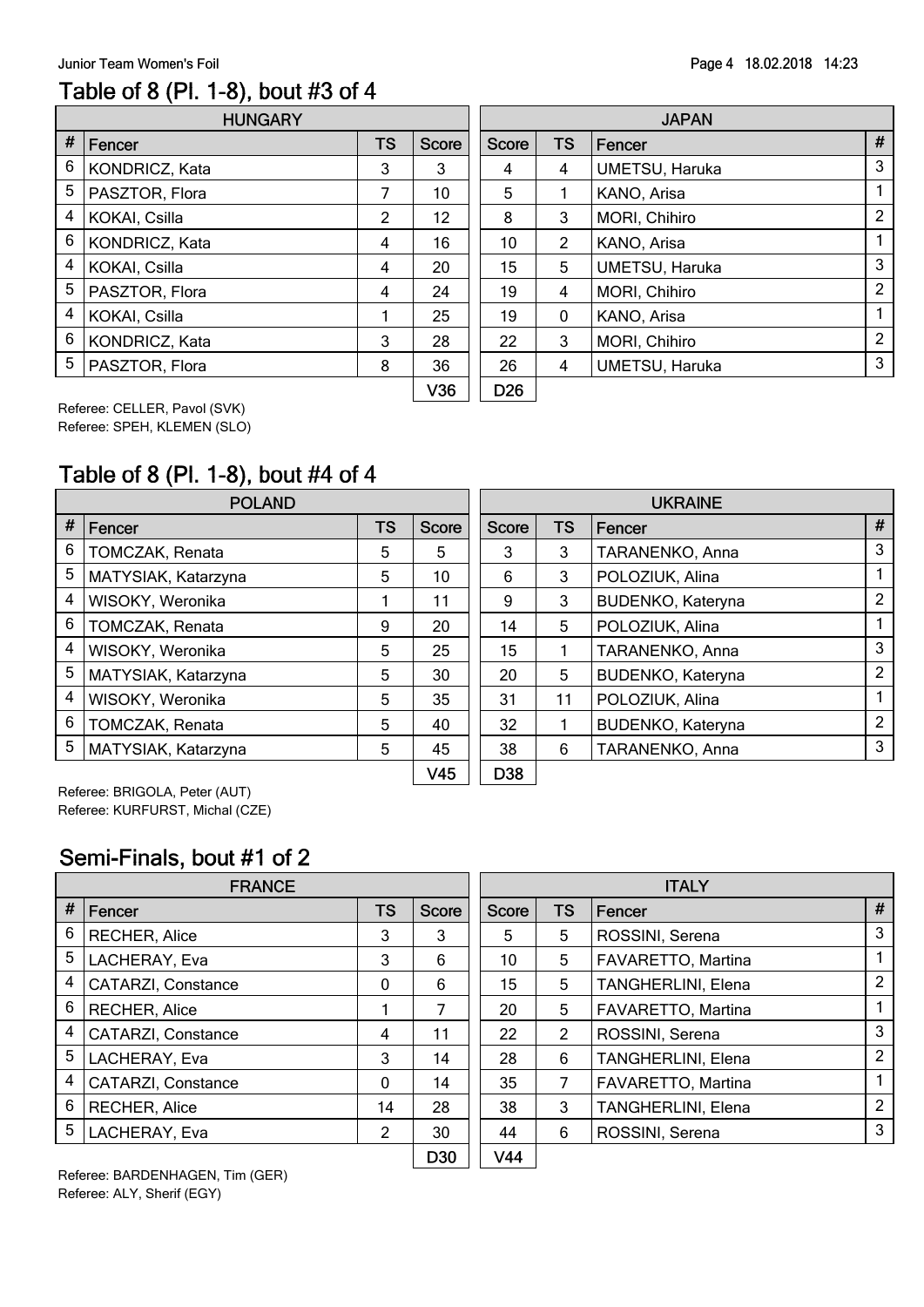### Semi-Finals, bout #2 of 2

|                | <b>POLAND</b>       |           |              | <b>HUNGARY</b> |                |                |   |  |
|----------------|---------------------|-----------|--------------|----------------|----------------|----------------|---|--|
| $\#$           | Fencer              | <b>TS</b> | <b>Score</b> | <b>Score</b>   | <b>TS</b>      | Fencer         | Ħ |  |
| 3              | MATYSIAK, Katarzyna | 3         | 3            | 5              | 5              | KONDRICZ, Kata | 6 |  |
|                | WISOKY, Weronika    | 4         | 7            | 10             | 5              | PASZTOR, Flora | 5 |  |
| $\overline{2}$ | TOMCZAK, Renata     | 2         | 9            | 12             | $\overline{2}$ | KOKAI, Csilla  | 4 |  |
|                | WISOKY, Weronika    |           | 10           | 19             | 7              | KONDRICZ, Kata | 6 |  |
| 3              | MATYSIAK, Katarzyna | 2         | 12           | 25             | 6              | KOKAI, Csilla  | 4 |  |
| 2              | TOMCZAK, Renata     | 3         | 15           | 30             | 5              | PASZTOR, Flora | 5 |  |
|                | WISOKY, Weronika    | 3         | 18           | 32             | $\overline{2}$ | KOKAI, Csilla  | 4 |  |
| $\overline{2}$ | TOMCZAK, Renata     | 6         | 24           | 37             | 5              | KONDRICZ, Kata | 6 |  |
| 3              | MATYSIAK, Katarzyna | 3         | 27           | 45             | 8              | PASZTOR, Flora | 5 |  |
|                |                     |           | <b>DO7</b>   | <b>MAF</b>     |                |                |   |  |

|                 |              |           | <b>HUNGARY</b> |   |
|-----------------|--------------|-----------|----------------|---|
| <b>Score</b>    | <b>Score</b> | <b>TS</b> | Fencer         | # |
| 3               | 5            | 5         | KONDRICZ, Kata | 6 |
| 7               | 10           | 5         | PASZTOR, Flora | 5 |
| 9               | 12           | 2         | KOKAI, Csilla  | 4 |
| 10              | 19           | 7         | KONDRICZ, Kata | 6 |
| 12              | 25           | 6         | KOKAI, Csilla  | 4 |
| 15              | 30           | 5         | PASZTOR, Flora | 5 |
| 18              | 32           | 2         | KOKAI, Csilla  | 4 |
| 24              | 37           | 5         | KONDRICZ, Kata | 6 |
| 27              | 45           | 8         | PASZTOR, Flora | 5 |
| D <sub>27</sub> | V45          |           |                |   |

Referee: BRYZGALOV, Oleksiy (UKR) Referee: MARCUZ, Elisa (ITA)

### Finals, bout #1 of 1

|      | <b>HUNGARY</b> |           | <b>ITALY</b>    |       |               |                    |                |
|------|----------------|-----------|-----------------|-------|---------------|--------------------|----------------|
| $\#$ | Fencer         | <b>TS</b> | Score           | Score | <b>TS</b>     | Fencer             | #              |
| 6    | KONDRICZ, Kata | 3         | 3               | 5     | 5             | TANGHERLINI, Elena | 3              |
| 5    | PASZTOR, Flora | 5         | 8               | 10    | 5             | FAVARETTO, Martina |                |
| 4    | KOKAI, Csilla  | 5         | 13              | 11    |               | ROSSINI, Serena    | 2              |
| 6    | KONDRICZ, Kata | 5         | 18              | 17    | 6             | FAVARETTO, Martina |                |
| 4    | KOKAI, Csilla  |           | 19              | 19    | $\mathcal{P}$ | TANGHERLINI, Elena | 3              |
| 5    | PASZTOR, Flora | 10        | 29              | 22    | 3             | ROSSINI, Serena    | $\overline{2}$ |
| 4    | KOKAI, Csilla  |           | 30              | 26    | 4             | FAVARETTO, Martina |                |
| 6    | KONDRICZ, Kata | 10        | 40              | 35    | 9             | ROSSINI, Serena    | $\overline{2}$ |
| 5    | PASZTOR, Flora | 5         | 45              | 37    | $\mathcal{P}$ | TANGHERLINI, Elena | 3              |
|      |                |           | V <sub>45</sub> | D37   |               |                    |                |

Referee: BEREUTER, Roman (AUT) Referee: LANGE, Robert (GER)

#### Table of 8 (Pl. 9-16), bout #2 of 4

|      | <b>CZECH REPUBLIC</b> |    |              | <b>GERMANY</b>  |           |                       |   |  |
|------|-----------------------|----|--------------|-----------------|-----------|-----------------------|---|--|
| $\#$ | <b>Fencer</b>         | TS | <b>Score</b> | <b>Score</b>    | <b>TS</b> | Fencer                | # |  |
| 6    | MACKO, Michaela       | 5  | 5            | 3               | 3         | <b>WERNER, Sophia</b> | 3 |  |
| 5    | NEMCOVA, Stepanka     | 4  | 9            | 10              | 7         | SCHMITZ, Karoline     |   |  |
| 4    | SEDLAKOVA, Isabela    | 6  | 15           | 13              | 3         | POSGAY, Zsofia        | 2 |  |
| 6    | MACKO, Michaela       | 3  | 18           | 20              |           | SCHMITZ, Karoline     |   |  |
| 4    | SEDLAKOVA, Isabela    |    | 19           | 25              | 5         | WERNER, Sophia        | 3 |  |
| 5    | NEMCOVA, Stepanka     | 3  | 22           | 30              | 5         | POSGAY, Zsofia        | 2 |  |
| 4    | SEDLAKOVA, Isabela    | 3  | 25           | 35              | 5         | SCHMITZ, Karoline     | 1 |  |
| 6    | MACKO, Michaela       | 2  | 27           | 40              | 5         | POSGAY, Zsofia        | 2 |  |
| 5    | NEMCOVA, Stepanka     | 6  | 33           | 45              | 5         | WERNER, Sophia        | 3 |  |
|      |                       |    | D33          | V <sub>45</sub> |           |                       |   |  |

Referee: AWADA, Karim (FRA) Referee: BEREUTER, Roman (AUT)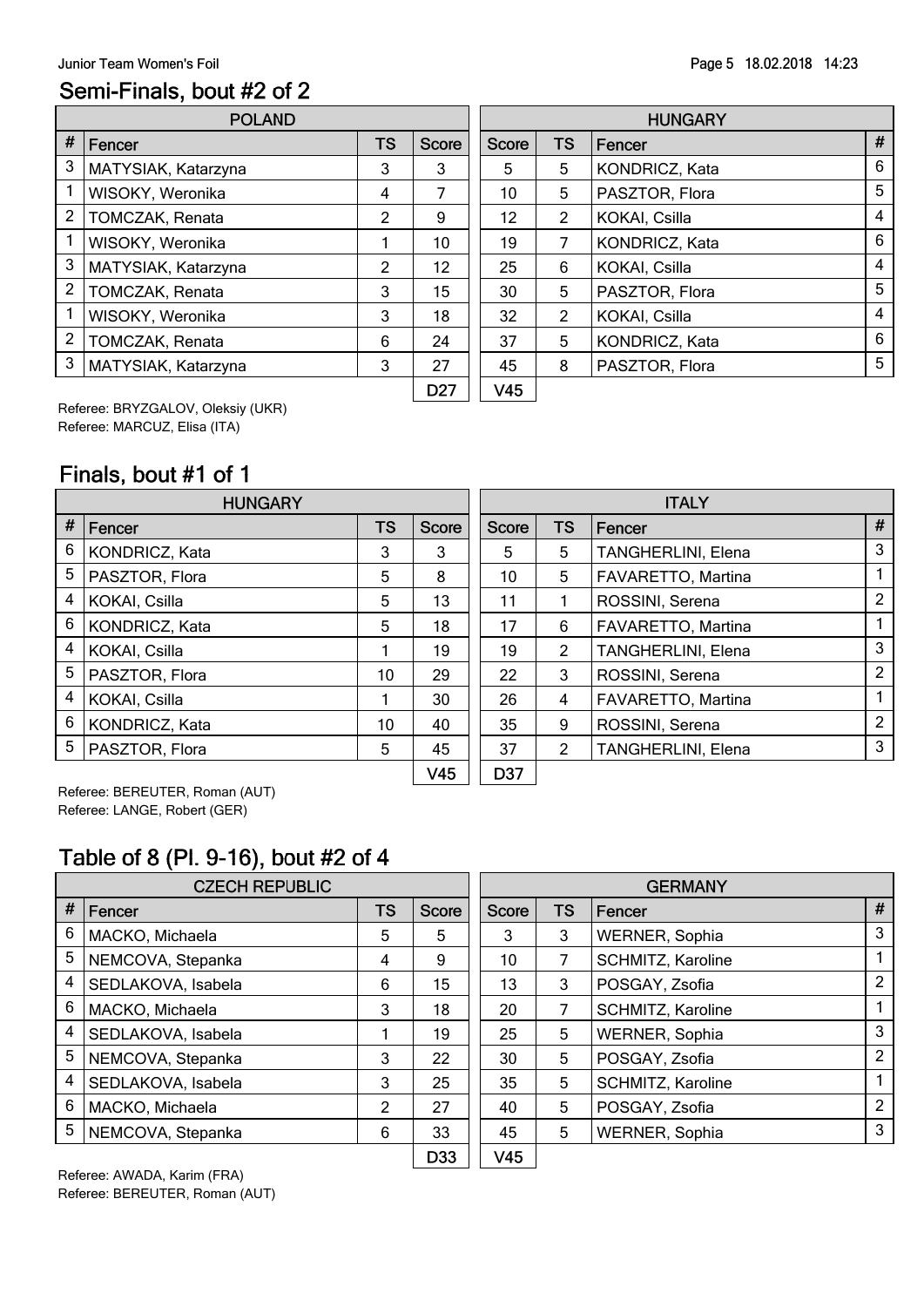#### Table of 8 (Pl. 9-16), bout #4 of 4

|                | <b>BELGIUM</b>            |           |                        | <b>GREAT BRITAIN</b> |           |                             |   |  |
|----------------|---------------------------|-----------|------------------------|----------------------|-----------|-----------------------------|---|--|
| #              | Fencer                    | <b>TS</b> | <b>Score</b>           | <b>Score</b>         | <b>TS</b> | Fencer                      | Ħ |  |
| 6              | DON, Laura                | 3         | 3                      | 5                    | 5         | HOME, Amy                   | 3 |  |
| 5              | SWENNEN, Annemaine        | 2         | 5                      | 10                   | 5         | NEWTON-HUGHES, Phoebe       |   |  |
| 4              | VLEUGELS, Ezra            | 4         | 9                      | 15                   | 5         | <b>BALESTRIERI, Arianna</b> | C |  |
| 6              | DON, Laura                | 0         | 9                      | 20                   | 5         | NEWTON-HUGHES, Phoebe       |   |  |
| $\overline{4}$ | VLEUGELS, Ezra            | 5         | 14                     | 25                   | 5         | HOME, Amy                   | 3 |  |
| 5              | SWENNEN, Annemaine        |           | 15                     | 30                   | 5         | <b>BALESTRIERI, Arianna</b> | 2 |  |
| 4              | VLEUGELS, Ezra            |           | 16                     | 33                   | 3         | NEWTON-HUGHES, Phoebe       |   |  |
| 6              | DON, Laura                |           | 17                     | 40                   | 7         | <b>BALESTRIERI, Arianna</b> | 2 |  |
| 5              | <b>SWENNEN, Annemaine</b> |           | 18                     | 45                   | 5         | HOME, Amy                   | 3 |  |
|                |                           |           | <b>D</b> <sub>10</sub> | <b>VAC</b>           |           |                             |   |  |

|                 |              |           | <b>GREAT BRITAIN</b>        |   |
|-----------------|--------------|-----------|-----------------------------|---|
| Score           | <b>Score</b> | <b>TS</b> | Fencer                      | # |
| 3               | 5            | 5         | HOME, Amy                   | 3 |
| 5               | 10           | 5         | NEWTON-HUGHES, Phoebe       |   |
| 9               | 15           | 5         | <b>BALESTRIERI, Arianna</b> | 2 |
| 9               | 20           | 5         | NEWTON-HUGHES, Phoebe       | 1 |
| 14              | 25           | 5         | HOME, Amy                   | 3 |
| 15              | 30           | 5         | <b>BALESTRIERI, Arianna</b> | 2 |
| 16              | 33           | 3         | NEWTON-HUGHES, Phoebe       | 1 |
| 17              | 40           | 7         | <b>BALESTRIERI, Arianna</b> | 2 |
| 18              | 45           | 5         | HOME, Amy                   | 3 |
| D <sub>18</sub> | V45          |           |                             |   |

Referee: KULAEV, Dmitriy (RUS) Referee: ALY, Sherif (EGY)

#### Table of 4 (Pl. 9-12), bout #1 of 2

|                 | <b>GERMANY</b>        |                |                 | <b>CHILE</b> |           |                           |                |
|-----------------|-----------------------|----------------|-----------------|--------------|-----------|---------------------------|----------------|
| #               | Fencer                | <b>TS</b>      | <b>Score</b>    | <b>Score</b> | <b>TS</b> | Fencer                    | #              |
| 6               | SCHMITZ, Karoline     | 4              | 4               | 4            | 4         | PROESTAKIS, Katina        | 3              |
| 5               | WERNER, Sophia        | 5              | 9               | 8            | 4         | POBLETE, Constanza        |                |
| 4               | POSGAY, Zsofia        | 3              | 12              | 9            |           | <b>INOSTROZA, Arantza</b> | 2              |
| 6               | SCHMITZ, Karoline     | 6              | 18              | 11           | 2         | POBLETE, Constanza        |                |
| 4               | POSGAY, Zsofia        | 6              | 24              | 14           | 3         | PROESTAKIS, Katina        | 3              |
| 5               | WERNER, Sophia        | 6              | 30              | 19           | 5         | <b>INOSTROZA, Arantza</b> | $\overline{2}$ |
| 4               | POSGAY, Zsofia        | 5              | 35              | 19           | 0         | POBLETE, Constanza        |                |
| 6               | SCHMITZ, Karoline     | $\overline{2}$ | 37              | 26           | 7         | <b>INOSTROZA, Arantza</b> | $\overline{2}$ |
| $5\phantom{.0}$ | <b>WERNER, Sophia</b> | 8              | 45              | 33           | 7         | PROESTAKIS, Katina        | 3              |
|                 |                       |                | V <sub>45</sub> | D33          |           |                           |                |

Referee: KULAEV, Dmitriy (RUS) Referee: CELLER, Pavol (SVK)

#### Table of 4 (Pl. 9-12), bout #2 of 2

|   | <b>GREAT BRITAIN</b>        |           |              | <b>AUSTRIA</b>  |           |                             |                |
|---|-----------------------------|-----------|--------------|-----------------|-----------|-----------------------------|----------------|
| # | Fencer                      | <b>TS</b> | <b>Score</b> | Score           | <b>TS</b> | Fencer                      | #              |
| 6 | <b>BALESTRIERI, Arianna</b> | 3         | 3            | 5               | 5         | <b>BRUGGER, Lilli Maria</b> | 3              |
| 5 | HOME, Amy                   | 3         | 6            | 10              | 5         | <b>MARGETICH, Iris</b>      |                |
| 4 | CAMPBELL, Alice             | 2         | 8            | 15              | 5         | <b>KUDLACEK, Beatrice</b>   | $\overline{2}$ |
| 6 | <b>BALESTRIERI, Arianna</b> | 3         | 11           | 20              | 5         | <b>MARGETICH, Iris</b>      |                |
| 4 | <b>CAMPBELL, Alice</b>      | 2         | 13           | 21              |           | <b>BRUGGER, Lilli Maria</b> | 3              |
| 5 | HOME, Amy                   | 5         | 18           | 27              | 6         | <b>KUDLACEK, Beatrice</b>   | $\overline{2}$ |
| 4 | <b>CAMPBELL, Alice</b>      | 0         | 18           | 28              |           | <b>MARGETICH, Iris</b>      |                |
| 6 | <b>BALESTRIERI, Arianna</b> | 7         | 25           | 35              | 7         | <b>KUDLACEK, Beatrice</b>   | $\mathcal{P}$  |
| 5 | HOME, Amy                   | 7         | 32           | 45              | 10        | <b>BRUGGER, Lilli Maria</b> | 3              |
|   |                             |           | D32          | V <sub>45</sub> |           |                             |                |

Referee: KURFURST, Michal (CZE) Referee: SPEH, KLEMEN (SLO)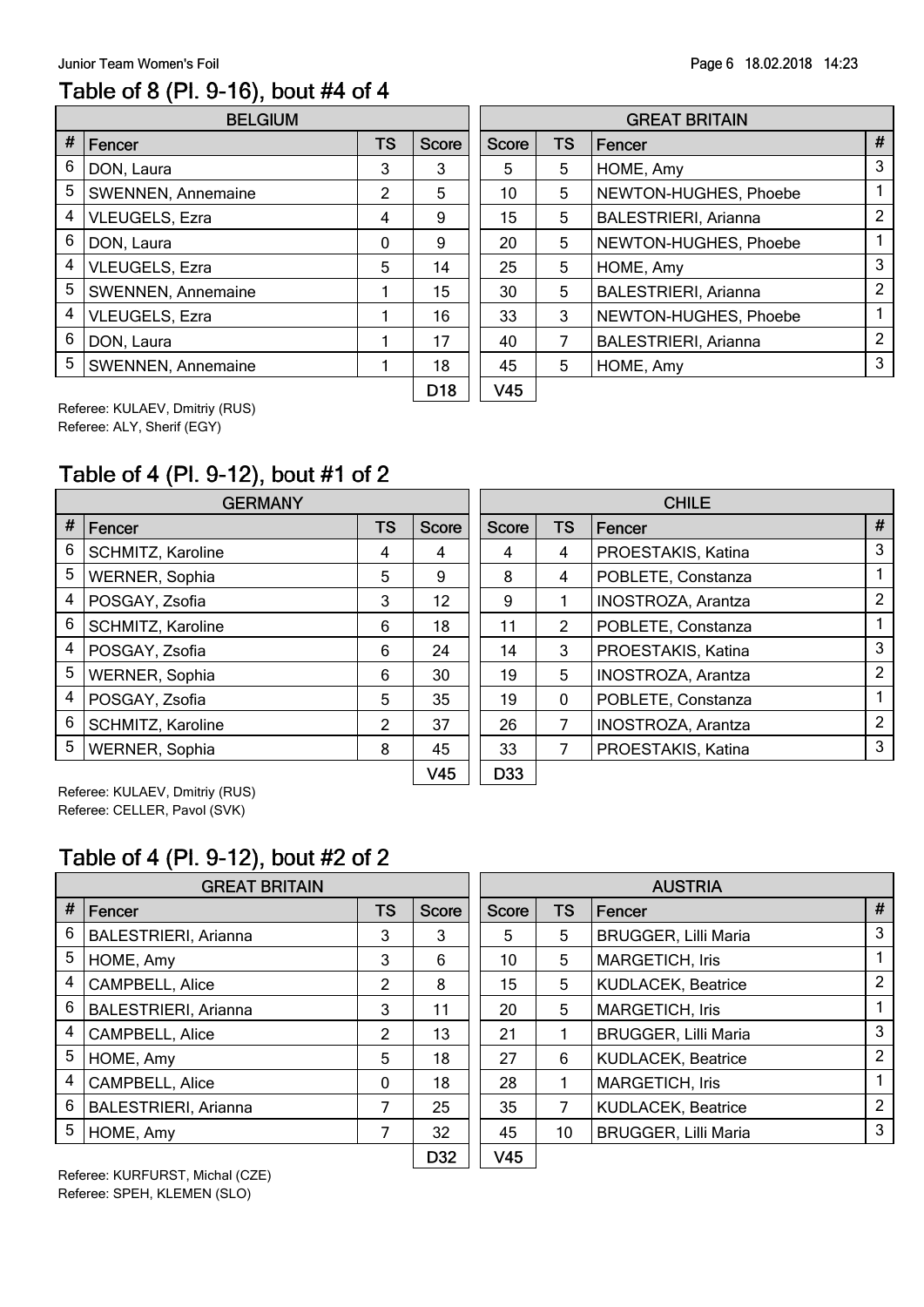#### Table of 2 (Pl. 9-10), bout #1 of 1

|   | <b>AUSTRIA</b>              |              |              | <b>GERMANY</b>     |                |                   |   |  |
|---|-----------------------------|--------------|--------------|--------------------|----------------|-------------------|---|--|
| # | Fencer                      | <b>TS</b>    | <b>Score</b> | <b>Score</b>       | <b>TS</b>      | Fencer            | Ħ |  |
| 6 | KUDLACEK, Beatrice          | 5            | 5            | 3                  | 3              | WERNER, Sophia    | 3 |  |
| 5 | <b>BRUGGER, Lilli Maria</b> | 3            | 8            | 5                  | $\overline{2}$ | POSGAY, Zsofia    |   |  |
| 4 | <b>MARGETICH, Iris</b>      | 4            | 12           | 12                 | 7              | SCHMITZ, Karoline | 2 |  |
| 6 | <b>KUDLACEK, Beatrice</b>   | 3            | 15           | 15                 | 3              | POSGAY, Zsofia    |   |  |
| 4 | <b>MARGETICH, Iris</b>      | 4            | 19           | 25                 | 10             | WERNER, Sophia    | 3 |  |
| 5 | <b>BRUGGER, Lilli Maria</b> | 7            | 26           | 27                 | $\overline{2}$ | SCHMITZ, Karoline | 2 |  |
| 4 | <b>MARGETICH, Iris</b>      | $\mathbf{0}$ | 26           | 31                 | 4              | POSGAY, Zsofia    |   |  |
| 6 | KUDLACEK, Beatrice          | 2            | 28           | 34                 | 3              | SCHMITZ, Karoline | 2 |  |
| 5 | <b>BRUGGER, Lilli Maria</b> | 11           | 39           | 44                 | 10             | WERNER, Sophia    | 3 |  |
|   |                             |              | non.         | <b><i>NIAA</i></b> |                |                   |   |  |

|              |              | <b>GERMANY</b> |                       |   |  |  |  |  |
|--------------|--------------|----------------|-----------------------|---|--|--|--|--|
| <b>Score</b> | <b>Score</b> | <b>TS</b>      | Fencer                | # |  |  |  |  |
| 5            | 3            | 3              | <b>WERNER, Sophia</b> | 3 |  |  |  |  |
| 8            | 5            | 2              | POSGAY, Zsofia        | 1 |  |  |  |  |
| 12           | 12           | 7              | SCHMITZ, Karoline     | 2 |  |  |  |  |
| 15           | 15           | 3              | POSGAY, Zsofia        | 1 |  |  |  |  |
| 19           | 25           | 10             | WERNER, Sophia        | 3 |  |  |  |  |
| 26           | 27           | 2              | SCHMITZ, Karoline     | 2 |  |  |  |  |
| 26           | 31           | 4              | POSGAY, Zsofia        | 1 |  |  |  |  |
| 28           | 34           | 3              | SCHMITZ, Karoline     | 2 |  |  |  |  |
| 39           | 44           | 10             | WERNER, Sophia        | 3 |  |  |  |  |
| D39          | V44          |                |                       |   |  |  |  |  |

Referee: DUL, Michal (POL) Referee: KURFURST, Michal (CZE)

#### Bronze Medal, bout #1 of 1

|   | <b>POLAND</b>       |              |              | <b>FRANCE</b>   |           |                      |                |  |
|---|---------------------|--------------|--------------|-----------------|-----------|----------------------|----------------|--|
| # | Fencer              | <b>TS</b>    | <b>Score</b> | <b>Score</b>    | <b>TS</b> | Fencer               | #              |  |
| 6 | MATYSIAK, Katarzyna | 2            | 2            | 5               | 5         | LACHERAY, Eva        | 3              |  |
| 5 | TOMCZAK, Renata     | 8            | 10           | 6               |           | PATRU, Morgane       |                |  |
| 4 | WISOKY, Weronika    | 5            | 15           | 12              | 6         | RECHER, Alice        | 2              |  |
| 6 | MATYSIAK, Katarzyna | 5            | 20           | 14              | 2         | PATRU, Morgane       |                |  |
| 4 | WISOKY, Weronika    | $\mathbf{0}$ | 20           | 25              | 11        | LACHERAY, Eva        | 3              |  |
| 5 | TOMCZAK, Renata     | 7            | 27           | 30              | 5         | <b>RECHER, Alice</b> | 2              |  |
| 4 | WISOKY, Weronika    | 4            | 31           | 32              | 2         | PATRU, Morgane       |                |  |
| 6 | MATYSIAK, Katarzyna | 6            | 37           | 39              |           | <b>RECHER, Alice</b> | $\overline{2}$ |  |
| 5 | TOMCZAK, Renata     | 3            | 40           | 45              | 6         | LACHERAY, Eva        | 3              |  |
|   |                     |              | D40          | V <sub>45</sub> |           |                      |                |  |

Referee: MARCUZ, Elisa (ITA) Referee: HAZELWOOD, Daniel (GBR)

#### Table of 4 (Pl. 5-8), bout #1 of 2

|                | <b>CANADA</b>   |           |              | <b>RUSSIA</b>   |           |                        |                |  |
|----------------|-----------------|-----------|--------------|-----------------|-----------|------------------------|----------------|--|
| #              | Fencer          | <b>TS</b> | <b>Score</b> | <b>Score</b>    | <b>TS</b> | Fencer                 | #              |  |
| 6              | CAULFIELD, Jane | 5         | 5.           |                 |           | YUSOVA, Victoria       | 3              |  |
| 5              | FILBY, Sarah    | 5         | 10           | 6               | 5         | RASSOLOVA, Valeriya    | 1              |  |
| 4              | CAO, Ying       | 5         | 15           | 11              | 5         | SUNDUCHKOVA, Alexandra | $\overline{2}$ |  |
| 6              | CAULFIELD, Jane | 5         | 20           | 16              | 5         | RASSOLOVA, Valeriya    |                |  |
| 4              | CAO, Ying       |           | 21           | 20              | 4         | YUSOVA, Victoria       | 3              |  |
| 5 <sup>5</sup> | FILBY, Sarah    | 4         | 25           | 29              | 9         | SUNDUCHKOVA, Alexandra | $\overline{2}$ |  |
| 4              | CAO, Ying       | 8         | 33           | 35              | 6         | RASSOLOVA, Valeriya    | 1              |  |
| 6              | CAULFIELD, Jane | 4         | 37           | 40              | 5         | SUNDUCHKOVA, Alexandra | $\overline{2}$ |  |
| 5              | FILBY, Sarah    | 3         | 40           | 45              | 5         | YUSOVA, Victoria       | 3              |  |
|                |                 |           | D40          | V <sub>45</sub> |           |                        |                |  |

Referee: AWADA, Karim (FRA) Referee: BRIGOLA, Peter (AUT)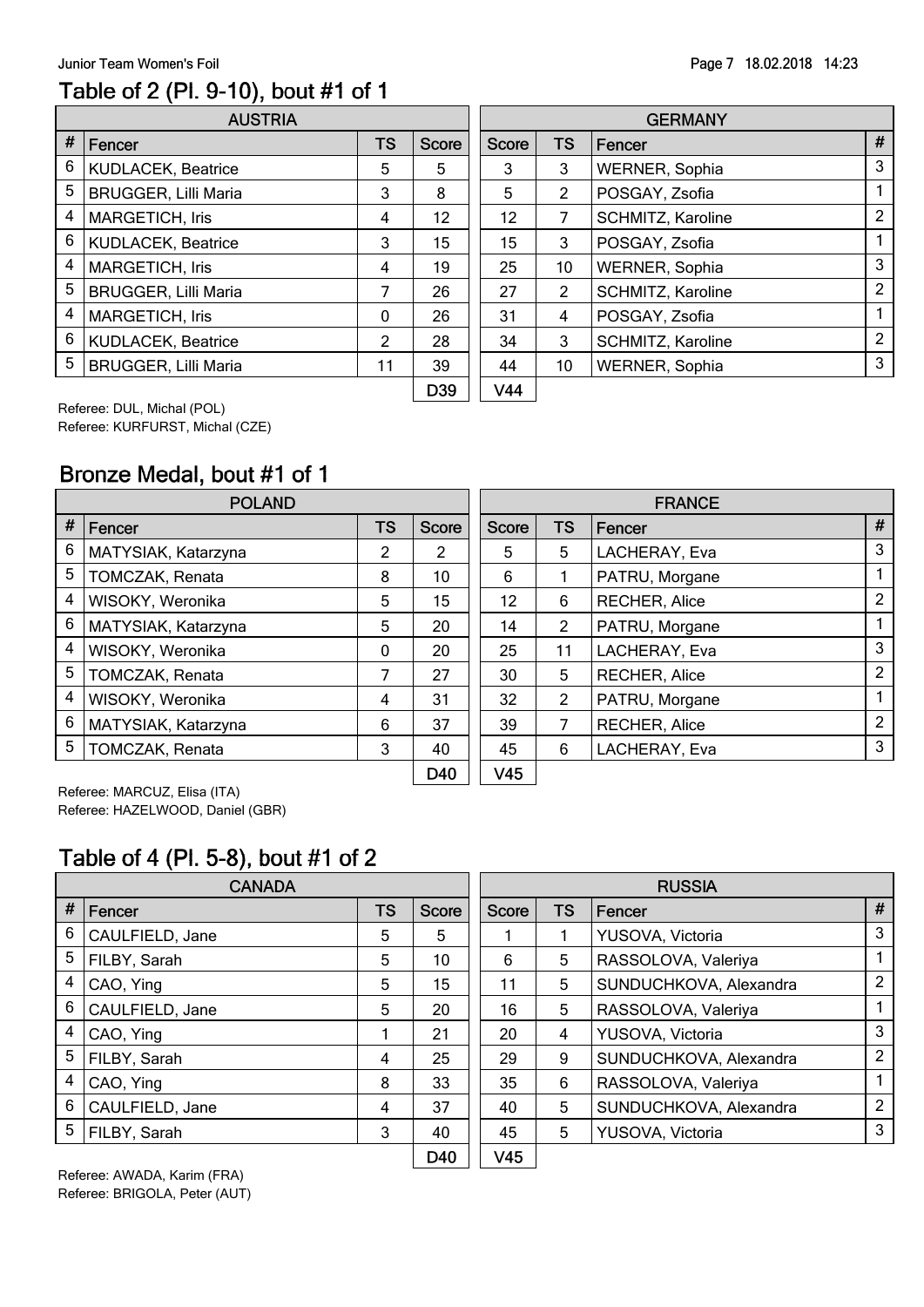#### Page 8 18.02.2018 14:23

#### Table of 4 (Pl. 5-8), bout #2 of 2

|   | <b>UKRAINE</b>      |           |              | <b>JAPAN</b> |                |                       |   |  |
|---|---------------------|-----------|--------------|--------------|----------------|-----------------------|---|--|
| # | Fencer              | <b>TS</b> | <b>Score</b> | <b>Score</b> | <b>TS</b>      | Fencer                | Ħ |  |
| 6 | BUDENKO, Kateryna   | 4         | 4            | 5            | 5              | MORI, Chihiro         | 3 |  |
| 5 | TARANENKO, Anna     | 3         | 7            |              | $\overline{2}$ | CHIBA, Akane          |   |  |
| 4 | BUDENKO, Oleksandra | 6         | 13           | 13           | 6              | <b>UMETSU, Haruka</b> | 2 |  |
| 6 | BUDENKO, Kateryna   | 2         | 15           | 15           | $\overline{2}$ | CHIBA, Akane          |   |  |
| 4 | BUDENKO, Oleksandra | 5         | 20           | 24           | 9              | MORI, Chihiro         | 3 |  |
| 5 | TARANENKO, Anna     | 3         | 23           | 30           | 6              | <b>UMETSU, Haruka</b> | 2 |  |
| 4 | BUDENKO, Oleksandra | 0         | 23           | 30           | 0              | CHIBA, Akane          |   |  |
| 6 | BUDENKO, Kateryna   | 3         | 26           | 32           | $\overline{2}$ | UMETSU, Haruka        | 2 |  |
| 5 | TARANENKO, Anna     | 7         | 33           | 36           | 4              | MORI, Chihiro         | 3 |  |
|   |                     |           | י הר         | 100          |                |                       |   |  |

|       |              | <b>JAPAN</b> |                |   |
|-------|--------------|--------------|----------------|---|
| Score | <b>Score</b> | <b>TS</b>    | Fencer         | # |
| 4     | 5            | 5            | MORI, Chihiro  | 3 |
| 7     | 7            | 2            | CHIBA, Akane   | 1 |
| 13    | 13           | 6            | UMETSU, Haruka | 2 |
| 15    | 15           | 2            | CHIBA, Akane   | 1 |
| 20    | 24           | 9            | MORI, Chihiro  | 3 |
| 23    | 30           | 6            | UMETSU, Haruka | 2 |
| 23    | 30           | 0            | CHIBA, Akane   | 1 |
| 26    | 32           | 2            | UMETSU, Haruka | 2 |
| 33    | 36           | 4            | MORI, Chihiro  | 3 |
| D33   | V36          |              |                |   |

Referee: SZELEI, Istvan (HUN) Referee: HAZELWOOD, Daniel (GBR)

# Table of 2 (Pl. 5-6), bout #1 of 1

|   | <b>JAPAN</b>          |           | <b>RUSSIA</b>   |                 |                |                        |   |
|---|-----------------------|-----------|-----------------|-----------------|----------------|------------------------|---|
| # | Fencer                | <b>TS</b> | <b>Score</b>    | <b>Score</b>    | TS             | Fencer                 | # |
| 6 | <b>UMETSU, Haruka</b> |           |                 | 5               | 5              | MARTYANOVA, Marta      | 3 |
| 5 | MORI, Chihiro         | 5         | 6               | 10              | 5              | RASSOLOVA, Valeriya    |   |
| 4 | KANO, Arisa           | 2         | 8               | 14              | 4              | SUNDUCHKOVA, Alexandra | 2 |
| 6 | UMETSU, Haruka        | 3         | 11              | 20              | 6              | RASSOLOVA, Valeriya    |   |
| 4 | KANO, Arisa           | $\Omega$  | 11              | 22              | $\overline{2}$ | MARTYANOVA, Marta      | 3 |
| 5 | MORI, Chihiro         | 6         | 17              | 30              | 8              | SUNDUCHKOVA, Alexandra | 2 |
| 4 | KANO, Arisa           | 5         | 22              | 35              | 5              | RASSOLOVA, Valeriya    |   |
| 6 | <b>UMETSU, Haruka</b> | 3         | 25              | 40              | 5              | SUNDUCHKOVA, Alexandra | 2 |
| 5 | MORI, Chihiro         | 3         | 28              | 45              | 5              | MARTYANOVA, Marta      | 3 |
|   |                       |           | D <sub>28</sub> | V <sub>45</sub> |                |                        |   |

Referee: SPEH, KLEMEN (SLO) Referee: ALY, Sherif (EGY)

#### Table of 2 (Pl. 7-8), bout #1 of 1

|      | <b>UKRAINE</b>           |           |                 | <b>CANADA</b> |                |                 |               |  |  |
|------|--------------------------|-----------|-----------------|---------------|----------------|-----------------|---------------|--|--|
| $\#$ | Fencer                   | <b>TS</b> | Score           | <b>Score</b>  | <b>TS</b>      | Fencer          | #             |  |  |
| 6    | POLOZIUK, Alina          | 4         | 4               | 5             | 5              | CAULFIELD, Jane | 3             |  |  |
| 5    | TARANENKO, Anna          | 0         | 4               | 10            | 5              | CAO, Ying       |               |  |  |
| 4    | BUDENKO, Kateryna        | 3         | 7               | 15            | 5              | FILBY, Sarah    | 2             |  |  |
| 6    | POLOZIUK, Alina          | 3         | 10              | 20            | 5              | CAO, Ying       |               |  |  |
| 4    | <b>BUDENKO, Kateryna</b> | 3         | 13              | 22            | $\overline{2}$ | CAULFIELD, Jane | 3             |  |  |
| 5    | TARANENKO, Anna          |           | 14              | 30            | 8              | FILBY, Sarah    | 2             |  |  |
| 4    | <b>BUDENKO, Kateryna</b> | 2         | 16              | 31            |                | CAO, Ying       |               |  |  |
| 6    | POLOZIUK, Alina          | 8         | 24              | 39            | 8              | FILBY, Sarah    | $\mathcal{P}$ |  |  |
| 5    | TARANENKO, Anna          | 5         | 29              | 42            | 3              | CAULFIELD, Jane | 3             |  |  |
|      |                          |           | D <sub>29</sub> | V42           |                |                 |               |  |  |

Referee: SZELEI, Istvan (HUN) Referee: BARDENHAGEN, Tim (GER)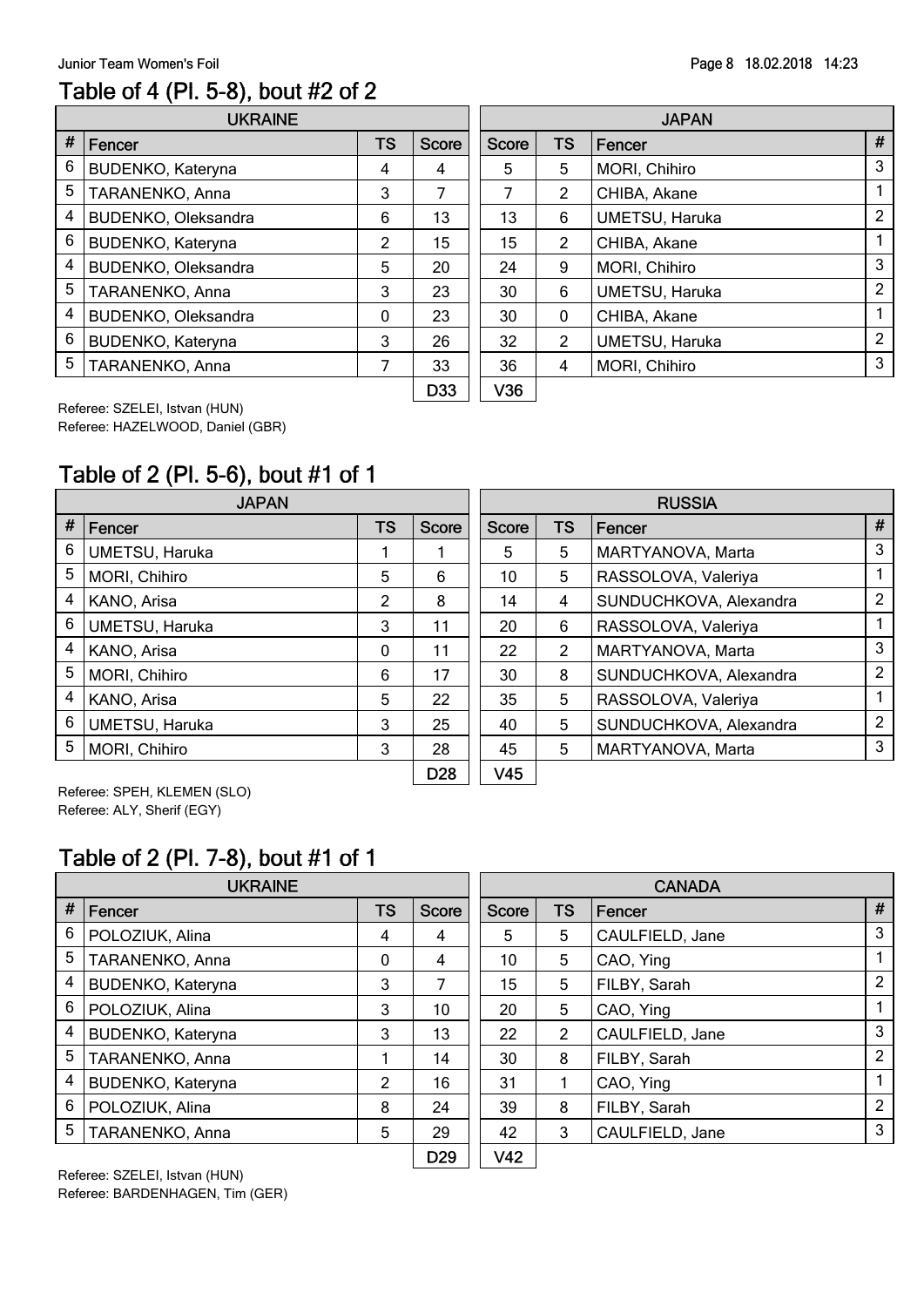#### Table of 2 (Pl. 11-12), bout #1 of 1

|                | <b>GREAT BRITAIN</b>        |                |          | <b>CHILE</b> |           |                           |   |  |  |  |
|----------------|-----------------------------|----------------|----------|--------------|-----------|---------------------------|---|--|--|--|
| #              | Fencer                      |                | Score    | <b>Score</b> | <b>TS</b> | Fencer                    | Ħ |  |  |  |
| 6              | <b>BALESTRIERI, Arianna</b> | 5              | 5        | 4            | 4         | PROESTAKIS, Katina        | 3 |  |  |  |
| 5              | HOME, Amy                   | 5              | 10       |              | 3         | POBLETE, Constanza        |   |  |  |  |
| $\overline{4}$ | CAMPBELL, Alice             | 4              | 14       | 15           | 8         | <b>INOSTROZA, Arantza</b> | Ω |  |  |  |
| 6              | <b>BALESTRIERI, Arianna</b> | 4              | 18       | 18           | 3         | POBLETE, Constanza        |   |  |  |  |
| 4              | CAMPBELL, Alice             |                | 19       | 25           | 7         | PROESTAKIS, Katina        | 3 |  |  |  |
| 5              | HOME, Amy                   |                | 20       | 30           | 5         | <b>INOSTROZA, Arantza</b> | 2 |  |  |  |
| 4              | CAMPBELL, Alice             | 5              | 25       | 35           | 5         | POBLETE, Constanza        |   |  |  |  |
| 6              | <b>BALESTRIERI, Arianna</b> | 8              | 33       | 40           | 5         | INOSTROZA, Arantza        | 2 |  |  |  |
| 5              | HOME, Amy                   | $\overline{2}$ | 35       | 45           | 5         | PROESTAKIS, Katina        | 3 |  |  |  |
|                |                             |                | $1.11 -$ |              |           |                           |   |  |  |  |

|              |              |           | <b>CHILE</b>              |   |
|--------------|--------------|-----------|---------------------------|---|
| <b>Score</b> | <b>Score</b> | <b>TS</b> | Fencer                    | # |
| 5            | 4            | 4         | PROESTAKIS, Katina        | 3 |
| 10           | 7            | 3         | POBLETE, Constanza        | 1 |
| 14           | 15           | 8         | <b>INOSTROZA, Arantza</b> | 2 |
| 18           | 18           | 3         | POBLETE, Constanza        | 1 |
| 19           | 25           | 7         | PROESTAKIS, Katina        | 3 |
| 20           | 30           | 5         | <b>INOSTROZA, Arantza</b> | 2 |
| 25           | 35           | 5         | POBLETE, Constanza        | 1 |
| 33           | 40           | 5         | <b>INOSTROZA, Arantza</b> | 2 |
| 35           | 45           | 5         | PROESTAKIS, Katina        | 3 |
| D35          | V45          |           |                           |   |

Referee: FRANKEN, Leo (GER) Referee: REUMUELLER, Martina (AUT)

# Table of 2 (Pl. 13-14), bout #1 of 1

|                 | <b>BELGIUM</b>            |   | <b>CZECH REPUBLIC</b> |              |    |                    |                |  |
|-----------------|---------------------------|---|-----------------------|--------------|----|--------------------|----------------|--|
| #               | Fencer                    |   | <b>Score</b>          | <b>Score</b> | TS | <b>Fencer</b>      | #              |  |
| 6               | <b>SWENNEN, Annemaine</b> |   |                       | 5            | 5  | NEMCOVA, Stepanka  | 3              |  |
| 5               | <b>VLEUGELS, Ezra</b>     | 7 | 8                     | 10           | 5  | SEDLAKOVA, Isabela |                |  |
| 4               | DON, Laura                | 0 | 8                     | 15           | 5  | MACKO, Michaela    | $\overline{2}$ |  |
| 6               | <b>SWENNEN, Annemaine</b> | 3 | 11                    | 20           | 5  | SEDLAKOVA, Isabela |                |  |
| 4               | DON, Laura                | 5 | 16                    | 25           | 5  | NEMCOVA, Stepanka  | 3              |  |
| 5               | <b>VLEUGELS, Ezra</b>     | 2 | 18                    | 30           | 5  | MACKO, Michaela    | 2              |  |
| 4<br>DON, Laura |                           |   | 19                    | 35           | 5  | SEDLAKOVA, Isabela |                |  |
| 6               | <b>SWENNEN, Annemaine</b> | 2 | 21                    | 40           | 5  | MACKO, Michaela    | $\mathfrak{p}$ |  |
| 5               | <b>VLEUGELS, Ezra</b>     |   | 22                    | 45           | 5  | NEMCOVA, Stepanka  | 3              |  |
|                 | _ . _ _ _ .               |   | D <sub>22</sub>       | V45          |    |                    |                |  |

Referee: DUL, Michal (POL) Referee: ILIC, Danijela (SRB)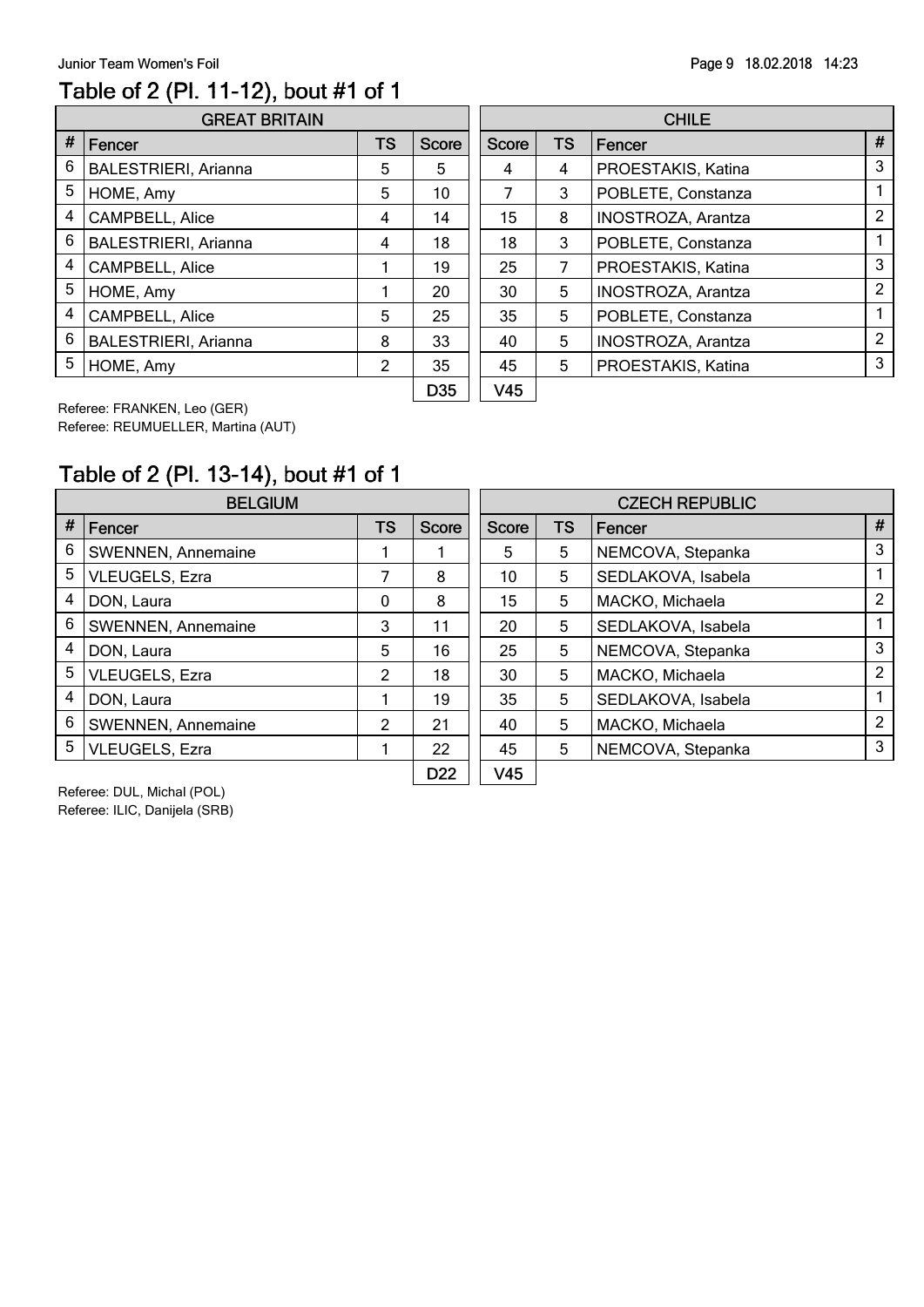

**Final Ranking** 

Tournament:<br>Date: FIE Document:

Fredi Grasnek JWC Women Foil 2018 Sonntag, 18. Februar 2018 - 09:00<br>FE\_FIE\_0012



| Place           | Name                  | <b>Country</b> |
|-----------------|-----------------------|----------------|
| 1               | <b>HUNGARY</b>        | <b>HUN</b>     |
| $\overline{2}$  | <b>ITALY</b>          | <b>ITA</b>     |
| $\overline{3}$  | <b>FRANCE</b>         | FRA            |
| $\overline{4}$  | POLAND                | POL            |
| 5               | <b>RUSSIA</b>         | <b>RUS</b>     |
| $\overline{6}$  | <b>JAPAN</b>          | <b>JPN</b>     |
| 7               | <b>CANADA</b>         | <b>CAN</b>     |
| $\overline{8}$  | <b>UKRAINE</b>        | <b>UKR</b>     |
| 9               | <b>GERMANY</b>        | <b>GER</b>     |
| $\overline{10}$ | <b>AUSTRIA</b>        | <b>AUT</b>     |
| $\overline{11}$ | <b>CHILE</b>          | <b>CHI</b>     |
| $\overline{12}$ | <b>GREAT BRITAIN</b>  | <b>GBR</b>     |
| $\overline{13}$ | <b>CZECH REPUBLIC</b> | <b>CZE</b>     |
| $\overline{14}$ | <b>BELGIUM</b>        | <b>BEL</b>     |
| $\overline{15}$ | <b>ISRAEL</b>         | <b>ISR</b>     |